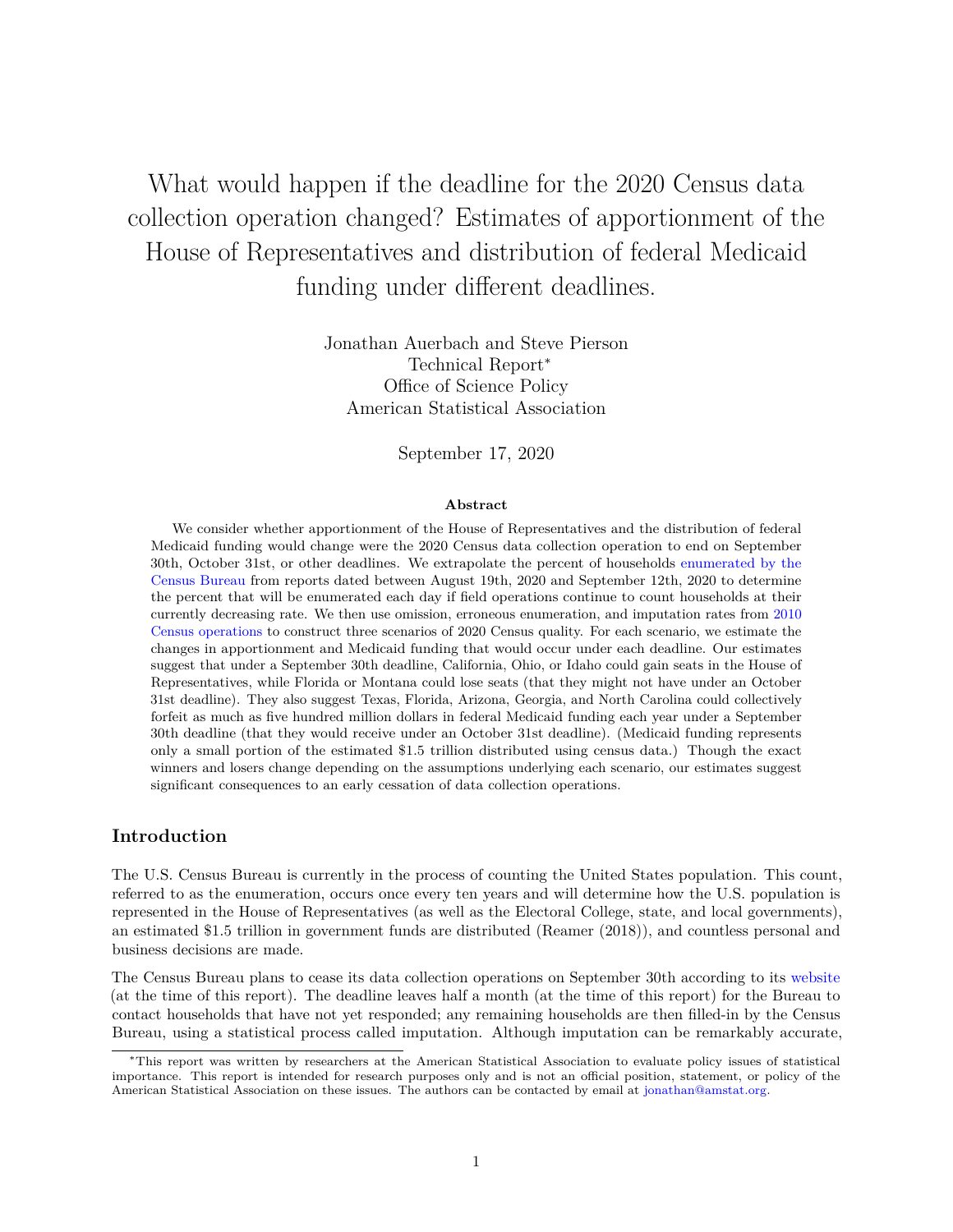historically, the census count has been most reliable when households self-respond or the Bureau is able to follow-up with households directly.

This report investigates the consequences of extending the data-collection deadline to October 31st or later so that the Bureau has additional time to follow up with non-responding households and engage in other post-processing operations. We focus on two consequences: whether a later deadline would change the apportionment of the House of Representatives and whether it would change the distribution of federal Medicaid funding. Other analyses have examined the relationship between the 2020 Census count and apportionment or funding. For example, see Seeskin and Spencer (2018), Elliott et al. (2019), and Frey (2020), on which our analysis is based. However, to our knowledge, none have investigated the consequences of moving the Census deadline specifically.

The Census is a complicated process, operating under unprecedented conditions, positive and negative–for example, enumerators have access to new data sources and improved technology albeit during a global pandemic and recession. The accuracy of the Census may only become clear once the count is finalized and the results are verified. For the purpose of investigating the value of a deadline extension, however, we consider three scenarios of Census accuracy: a neutral scenario in which the aforementioned conditions lead to a 2020 Census of similar quality to the 2010 Census; an optimistic scenario, in which the 2020 Census is higher quality than the 2010 Census; and a pessimistic scenario, in which the 2020 Census is lower quality than the 2010 Census. Our approach is similar to Elliott et al. (2019), which also uses 2010 Census operations to predict the outcome of the 2020 Census.

In all three scenarios, we find apportionment and funding would better reflect the U.S. population if the deadline were extended–in some cases significantly better. We stress that our analysis only considers three of many possible scenarios. While other scenarios could produce a different set of winners and losers, our findings suggest that apportionment and funding would still benefit from a deadline extension.

We present the details of our work in four sections: (1) we forecast the percent of households that will be enumerated by current Census Bureau operations for each state under different deadlines; (2) we present the three scenarios, each of which assume the count will be subject to a certain amount of omissions, erroneous enumerations, and imputations (depending on whether a respondent self-responds, is enumerated by current operations before the deadline, or enumerated after the deadline or by additional operations); (3) we calculate the apportionment of the House of Representatives and distribution of FY15 federal Medicaid funding under each scenario; and (4) we discuss some limitations of our approach. An Appendix contains all figures, tables, and code.

### **Section 1. Forecasting the percent enumerated with a logistic curve**

We begin by forecasting the percent of households that will be enumerated on any given date were Census operations to continue at their current pace. We obtain the total response rates by state from [2020census.gov,](https://2020census.gov/en/response-rates/nrfu.html#dd234650384-co) which provides daily reports of the percent enumerated to date, starting with August 19th. The data are displayed in Figure 1, ordered by the percent of households enumerated before September 12th. As of this date, Alabama, Louisiana, and Georgia have the lowest number of households enumerated. Idaho, West Virginia, and Hawaii have the highest.

Enumeration is clearly increasing as field operations continue. One might be tempted to assume enumeration will continue to grow at a constant rate—that is, the number of households enumerated will grow linearly, by the same amount every day. Figure 2 shows the percent that would be enumerated under the constant growth assumption, adding a best-fit line to the data displayed in Figure 1. (The growth rate is computed using the least squares algorithm.) A consequence of this assumption is that nearly all states will have 100 percent of their population enumerated by the September 30th deadline.

However, linear growth is implausible; it is unlikely that 100 percent of residents can be counted by September 30th. In fact, many states, such as Idaho, Alaska, and Maine, are clearly increasing at a decreasing rate. A popular alternative to linear growth is logistic growth, which allows for enumeration to grow at a decreasing rate. (The growth rate is assumed proportional to the percent of uncounted households, see Weisstein (2003)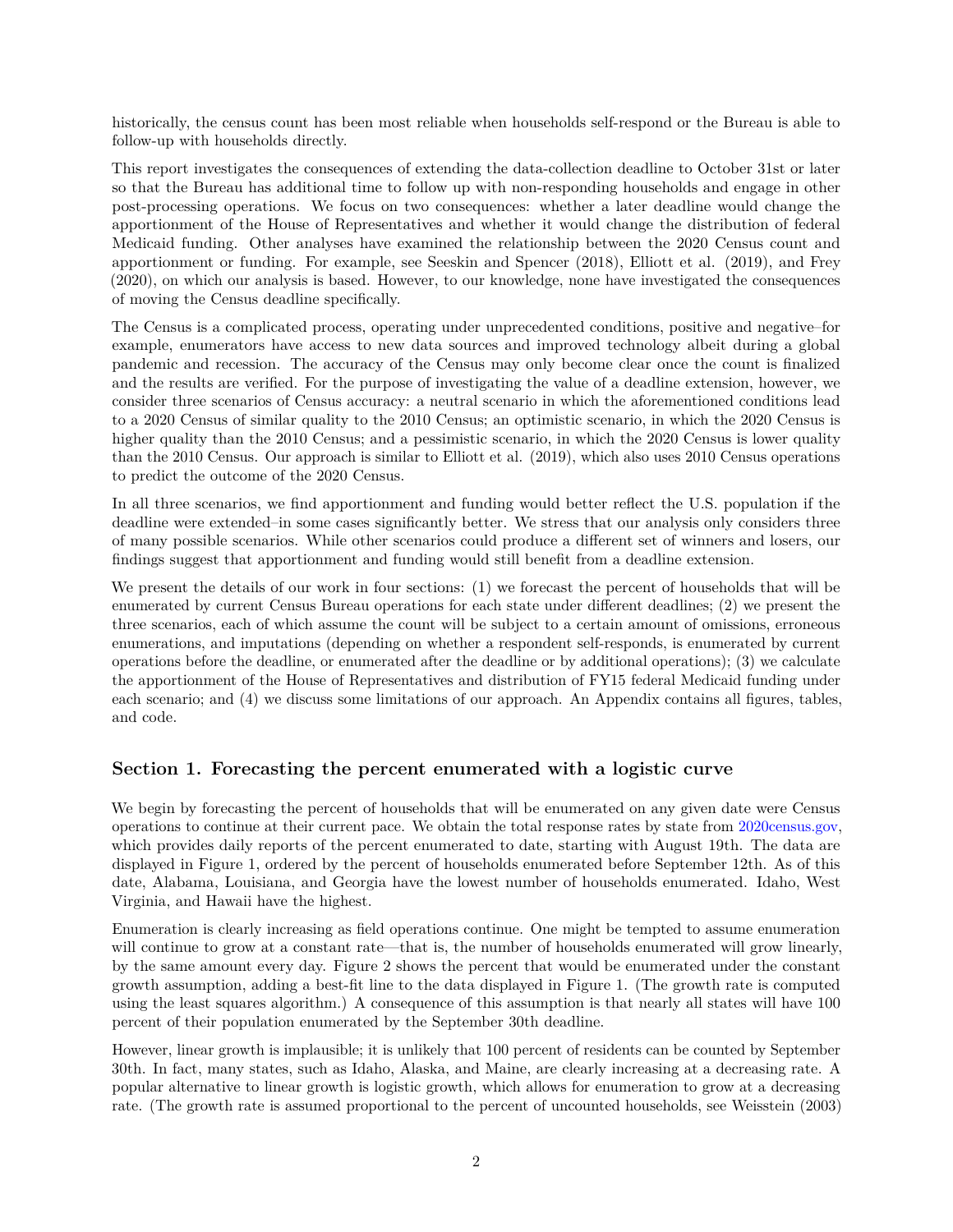for details.) Figure 3 adds a best-fit logistic curve to the data displayed in Figure 1. (The growth rate is computed using the nonlinear least squares algorithm, and the max value parameter—also called the capacity or asymptote—is set to 100 percent.) A consequence of this assumption is that, only half of all states will have at least 96 percent of households enumerated by September 30th. If the deadline is extended to October 31st, more than 99 percent of U.S. households will be counted, and all states will have more than 95 percent counted. However, a deadline of December 31st is necessary for at least 99 percent to be counted in each state. The projected number enumerated for each state by select deadlines is displayed in both Figure 4 and Table 1 at the end of this analysis.

For the remainder of the analysis, we assume the percent of persons enumerated by the Census is equal to the percent of households enumerated. This assumption is made by Elliott et al. (2019) and partially supported by the 2010 Census (as reported in the 2010 Census Coverage Measurement [persons](https://www2.census.gov/programs-surveys/decennial/2010/technical-documentation/methodology/g-series/g01.pdf) and [household](https://www2.census.gov/programs-surveys/decennial/2010/technical-documentation/methodology/g-series/g02.pdf) reports). For example, Figure 5 displays the  $log_{10}$ -number of correctly enumerated persons for each state against the  $\log_{10}$ -number of correctly enumerated households. The best-fit line has a slope of 1, suggesting the number of persons and households enumerated are proportional across states. Consequently, were this best-fit line used to estimate the number of persons enumerated from the number of households enumerated—the percent enumerated would remain the same.

### **Section 2. Three scenarios of omissions, erroneous enumerations, and imputations**

The number counted by a census never equals the true population (in the case of the 2020 Census, where every resident was living on April 1st, 2020); errors are bound to occur. For example, the number counted in the 2010 Census was equal to the true population minus omissions plus erroneous enumerations (for example, duplicates) plus imputations (the Census Bureau's attempt at filling in incorrect or missing persons). See the Census Bureau [website](https://www.census.gov/newsroom/blogs/director/2012/05/how-good-was-the-2010-census-a-view-from-the-post-enumeration-survey.html) for a description of the components of coverage of the 2010 Census and Anderson and Fienberg (1999) and Freedman and Wachter (2007) for a general discussion of U.S. census errors.

The quality of the 2020 Census count—as determined by the number of omissions, erroneous enumerations, and imputations—will be reported to the public following the completion of the Census and post-Census studies (or a similar decomposition). For this analysis, we assume self-responding individuals will be counted with the lowest number of omissions, erroneous enumerations, and imputations; individuals enumerated during current Census operations (see Section 1) will have the second lowest; and individuals enumerated after (or in addition to current operations) will have the highest. Specifically, we base our omission, erroneous enumerations, and imputation rates on the 2010 Census (as reported by the [2010 Census Coverage Measurement reports\)](https://www2.census.gov/programs-surveys/decennial/2010/technical-documentation/methodology/g-series/g01.pdf). For self-responding individuals, we assume 2.5 percent of the count will be erroneously enumerated and 0.3 percent will be imputed (Table 18). For non-self-responding individuals counted by current operations, we assume 4.3 percent erroneously enumerated and 2.6 percent imputed (Table 19). For remaining individuals, we assume 8 percent erroneously enumerated and 17.3 percent imputed (Table 19). Thus, the value of an extended deadline is that more individuals are enumerated through reliable operations and fewer are subject to the 8 percent erroneous enumeration and 17.3 percent imputation rates.

The omission of persons from the 2010 Census was not reported in the 2010 Census Coverage Measurement report by Census operation. However, the number of omissions is reported at the state level, and at this level it is proportional to the number of erroneous enumerations and imputations across states (see Figure 6. Note that erroneous enumeration and imputation rates in the Measurement report are per Census count and omissions are per population). We assume the same relationship holds for the self-responding and non-self-responding persons described in the previous paragraph, and we estimate the number of omissions from the number of erroneous enumerations and imputations via multivariate regression (using the least squares algorithm, all variables are on the log scale).

The omission, erroneous enumeration, and imputation rates described in this paragraph form the basis of our first scenario. We also consider two other scenarios, which are identical to scenario 1, except the proportion omitted, erroneously enumerated, and imputed are halved and doubled in scenarios 2 and 3 respectively.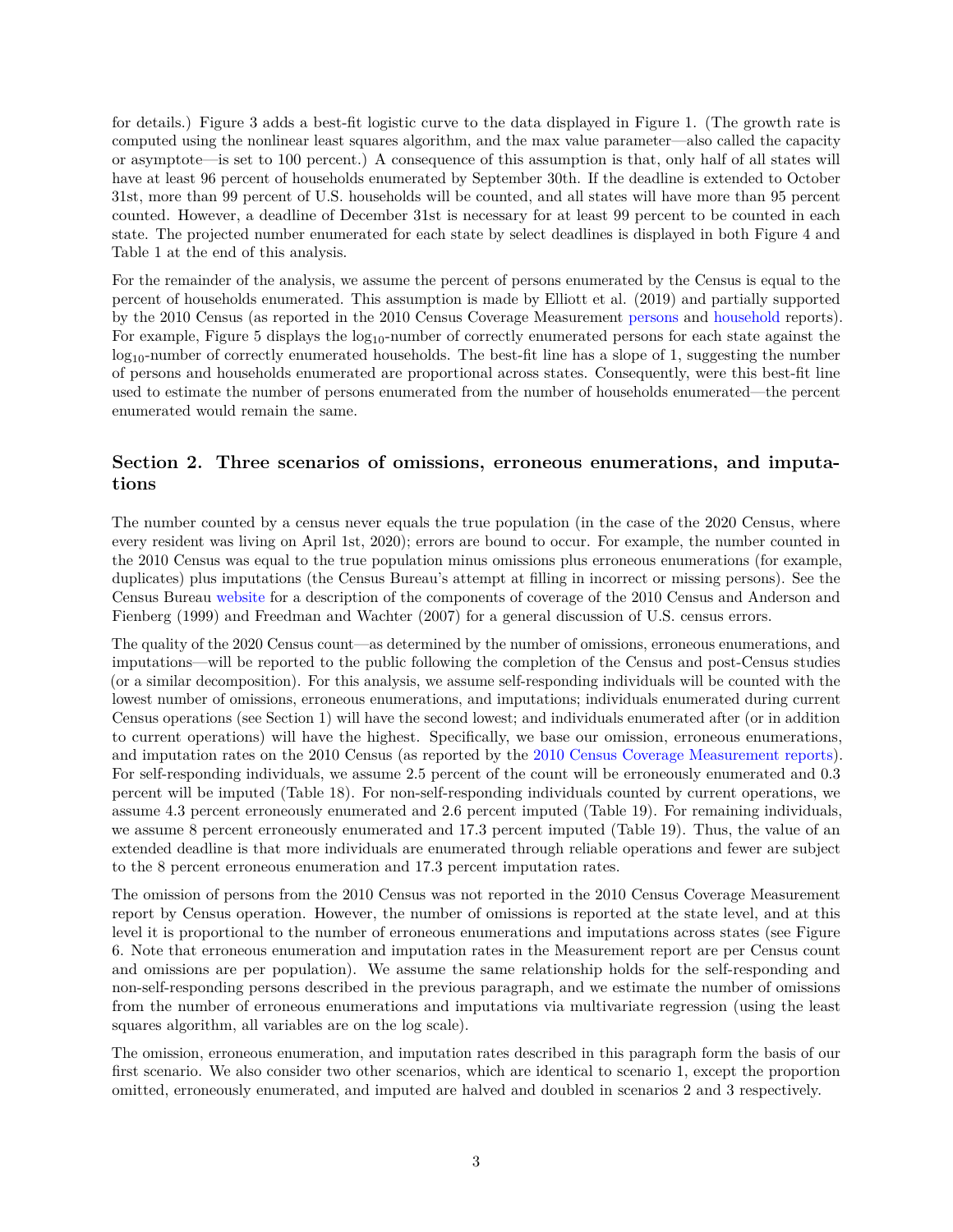## **Section 3. Determining apportionment of the House of Representatives and distribution of federal Medicaid funds.**

We compute the number of seats apportioned to each state and the distribution of federal Medicaid funds were the Census Bureau's enumeration operations to end by select deadlines. The computations use an estimate of the 2020 Census count, which we derive by combining the 2020 population projections of Elliott et al. (2019) with the logistic-growth forecast from Section 1 and the omission, error, and imputation rates outlined in Section 2—for each scenario and deadline.

We calculate apportionment using the *method of equal proportions*, detailed on the [Census Bureau website.](https://www.census.gov/topics/public-sector/congressional-apportionment/about/computing.html) (See Wright and Cobb (2005) for an account of the apportionment process.) Figures 7.1-7.3 display the states we estimate will gain (green) or lose (red) seats if the Census Bureau's enumeration operations cease by select dates and fail to count the entire U.S. population. Together, these scenarios suggest California, Ohio, or Idaho could gain seats with a September 30th deadline (relative to an October 31st deadline), while Florida or Montana could lose seats. In addition, we find an October 31st deadline may not be far enough to guarantee the most representative apportionment. In fact, in the pessimistic scenario, even if enumeration were extended until 2021, California would still have a seat belonging to Montana. It is possible that similar misrepresentations will occur at the state and local level.

We calculate federal funding for state Medicaid expenditures using the *Federal Medical Assistance Percentage formula*, detailed on the [Department of Health and Human Services website.](https://aspe.hhs.gov/basic-report/fy2015-federal-medical-assistance-percentages) We start with the total amount of federal Medicaid funding for each state in Fiscal Year 2015 (see Reamer (2018)). We then calculate the Federal Medical Assistance Percentage (FMAP) formula using personal income data from the [U.S. Bureau of](https://apps.bea.gov/iTable/index_regional.cfm) [Economic Analysis](https://apps.bea.gov/iTable/index_regional.cfm) and our estimated 2020 Census counts to determine the change in state funding under the scenarios in Section 3. The estimated gains and losses for each state are displayed in Figures 8.1-8.3. We find 18 states could lose a total of eight hundred million dollars a year under a September 30th deadline (relative to an October 31st deadline), with Texas, Florida, Arizona, Georgia, and North Carolina losing a total of five hundred million dollars. Note that Medicaid funding represents only a small portion of the estimated \$1.5 trillion distributed using census data.

### **Section 4. Discussion**

It is often quipped that predictions are difficult—especially those about the future. However, we believe our analysis provides an objective, however approximate, basis for quantifying the consequences of a Census miscount that could arise from ending the Census Bureau's enumeration operations by the September 30th deadline. We hope our findings help inform the discussion over whether the deadline for these operations should be extended.

Our analysis rests on three assumptions: (1) that the logistic-growth forecast of households reflects the percent of residents that will be enumerated by the Census if operations continue at their current pace; (2) that the 2020 population projections closely describe the 2020 population; and (3) that the Census Bureau will not adjust the Census counts beyond what is described in the Census Coverage Measurement reports. We conclude by briefly discussing some of these assumptions.

Proponents of a September 30th deadline may argue that the logistic growth assumption is pessimistic and that enumeration will continue at a faster pace. Perhaps, for example, the Census Bureau may employ additional operations to count those households. The curves in Figure 3 then represent what the enumeration process would have been without these additional operations; additional operations are assumed to enumerate the remaining population with reduced accuracy.

Our forecast assumes the max value parameter (also called the capacity or asymptote) is 100 percent. We then estimate the net undercount under the different scenarios using the 2010 Census Coverage Measurement reports. Alternatively, we could estimate the max value as an additional parameter, either estimating it from the data or from the data of previous censuses.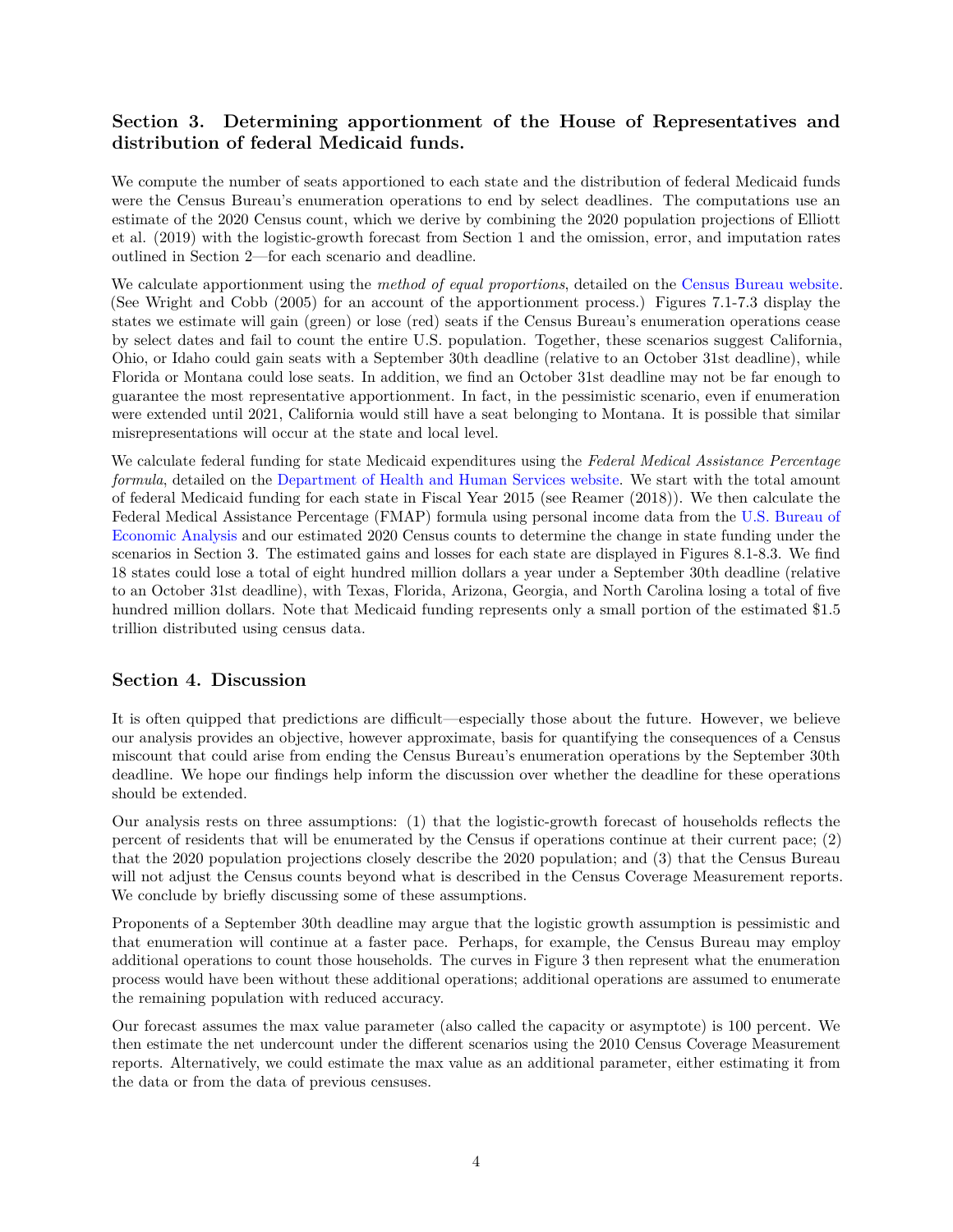Apportionment (but not distribution of funding) is somewhat sensitive to the 2020 population. We use the 2020 population projections from the Urban Institute (Elliott et al. (2019)). However, using projections from The Brooking Institution (for example, Frey (2020)) the [Census Bureau' 2019 resident population](https://www.census.gov/data/tables/time-series/demo/popest/2010s-state-total.html#par_textimage_1574439295) [projections,](https://www.census.gov/data/tables/time-series/demo/popest/2010s-state-total.html#par_textimage_1574439295) or the [U.S. Bureau of Economic Analysis](https://apps.bea.gov/iTable/index_regional.cfm) gives different results. In all cases, extending the deadline yields more representative apportionment and funding. Our analysis may be sensitive to rounding and other approximations—for example, the Census Coverage Measurement reports round counts to the nearest thousand and rates to the nearest tenth—but we are unable to determine the magnitude of this sensitivity from the data.

Our analysis only considers the count quality of the 2020 Census: whether the number enumerated by the Census Bureau will be close to the actual number of residents. Extending the deadline could also improve the characteristic quality, whether the sociodemographic information collected by the Census represents the sociodemographic characteristics of U.S. residents. It is possible that extending the 2020 Census deadline would produce a large improvement in characteristic quality. However, the Census Bureau does not currently report the percent of 2020 households enumerated by sociodemographics, and therefore the characteristic quality of the 2020 Census could not be investigated using the methods of this analysis.

### **References**

Anderson, Margo, and Stephen E Fienberg. 1999. *Who Counts?: The Politics of Census-Taking in Contemporary America*. Russell Sage Foundation.

Elliott, Diana, Rob Santos, Steven Martin, and Charmaine Runes. 2019. "Assessing Miscounts in the 2020 Census." *Washington, DC: Urban Institute.* [www.urban.org/research/publication/assessing-miscounts-2020](www.urban.org/research/publication/assessing-miscounts-2020-census) [census.](www.urban.org/research/publication/assessing-miscounts-2020-census)

Freedman, David A, and Kenneth W Wachter. 2007. "Methods for Census 2000 and Statistical Adjustments." *Handbook of Social Science Methodology*.

Frey, William H. 2020. *Census Day Is Here. How Is Our Nation Changing? The Brookings Institution.* [www.brookings.edu/research/the-2020-census-is-here-what-will-it-tell-us/.](www.brookings.edu/research/the-2020-census-is-here-what-will-it-tell-us/)

Reamer, Andrew. 2018. "Counting for Dollars 2020: The Role of the Decennial Census in the Geographic Distribution of Federal Funds." *Institute of Public Policy*. [https://gwipp.gwu.edu/counting-dollars-2020-role](https://gwipp.gwu.edu/counting-dollars-2020-role-decennial-census-geographic-distribution-federal-funds#Briefs)[decennial-census-geographic-distribution-federal-funds#Briefs.](https://gwipp.gwu.edu/counting-dollars-2020-role-decennial-census-geographic-distribution-federal-funds#Briefs)

Seeskin, Zach, and Bruce Spencer. 2018. "Balancing 2020 Census Cost and Accuracy: Consequences for Congressional Apportionment and Fund Allocations." Working Paper. Evanston, IL: Northwestern University, Institute for Policy. [https://www.ipr.northwestern.edu/documents/working-papers/2018/wp-18-10.pdf.](https://www.ipr.northwestern.edu/documents/working-papers/2018/wp-18-10.pdf)

Weisstein, Eric W. 2003. "Logistic Equation." [https://mathworld.wolfram.com/LogisticEquation.html.](https://mathworld.wolfram.com/LogisticEquation.html)

Wright, T, and G Cobb. 2005. "Counting and Apportionment: Foundations of America's Democracy." *Statistics: A Guide to the Unknown*, 35–67.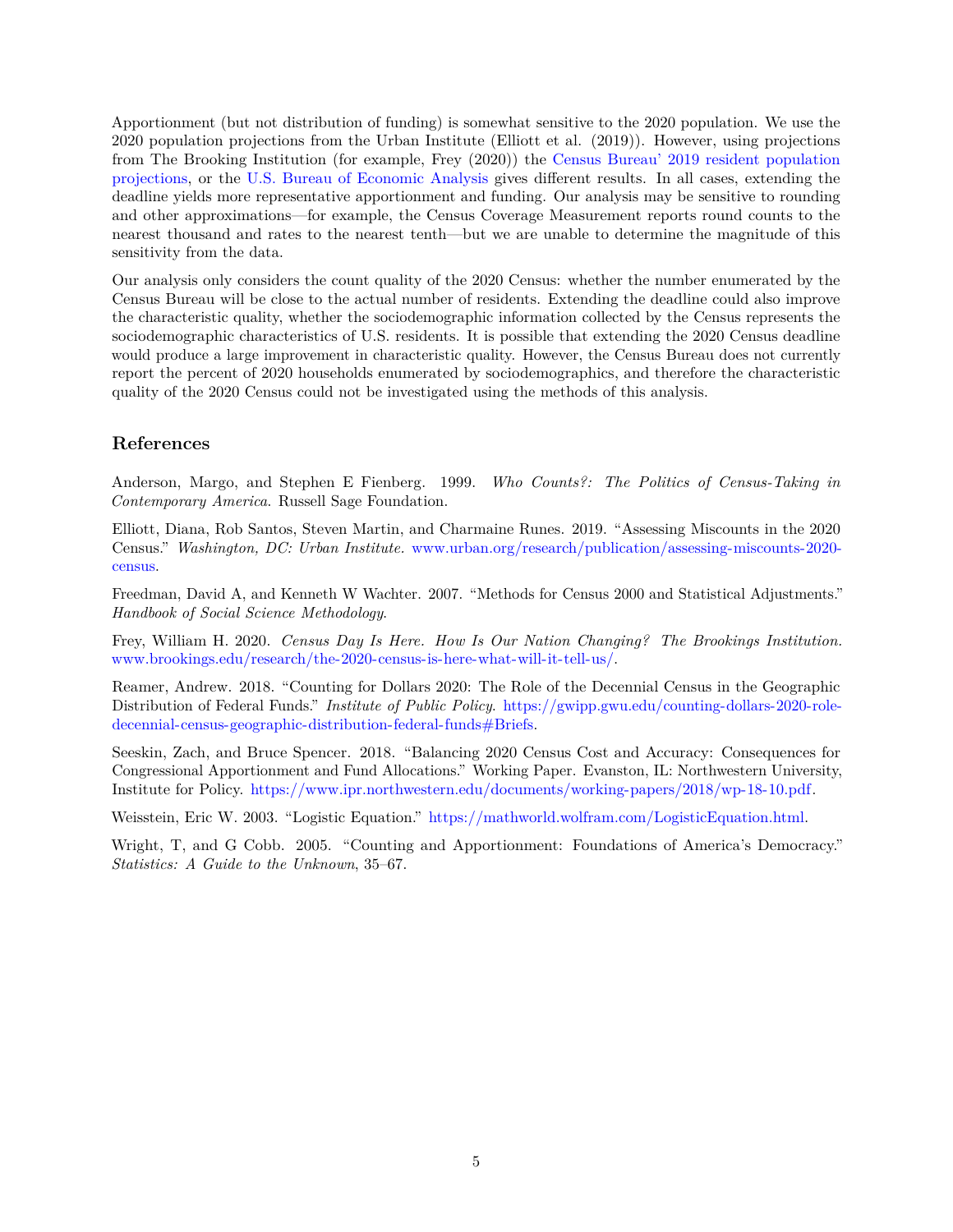# **Appendix**



# Figure 1: Percent of households counted between August 19 and September 12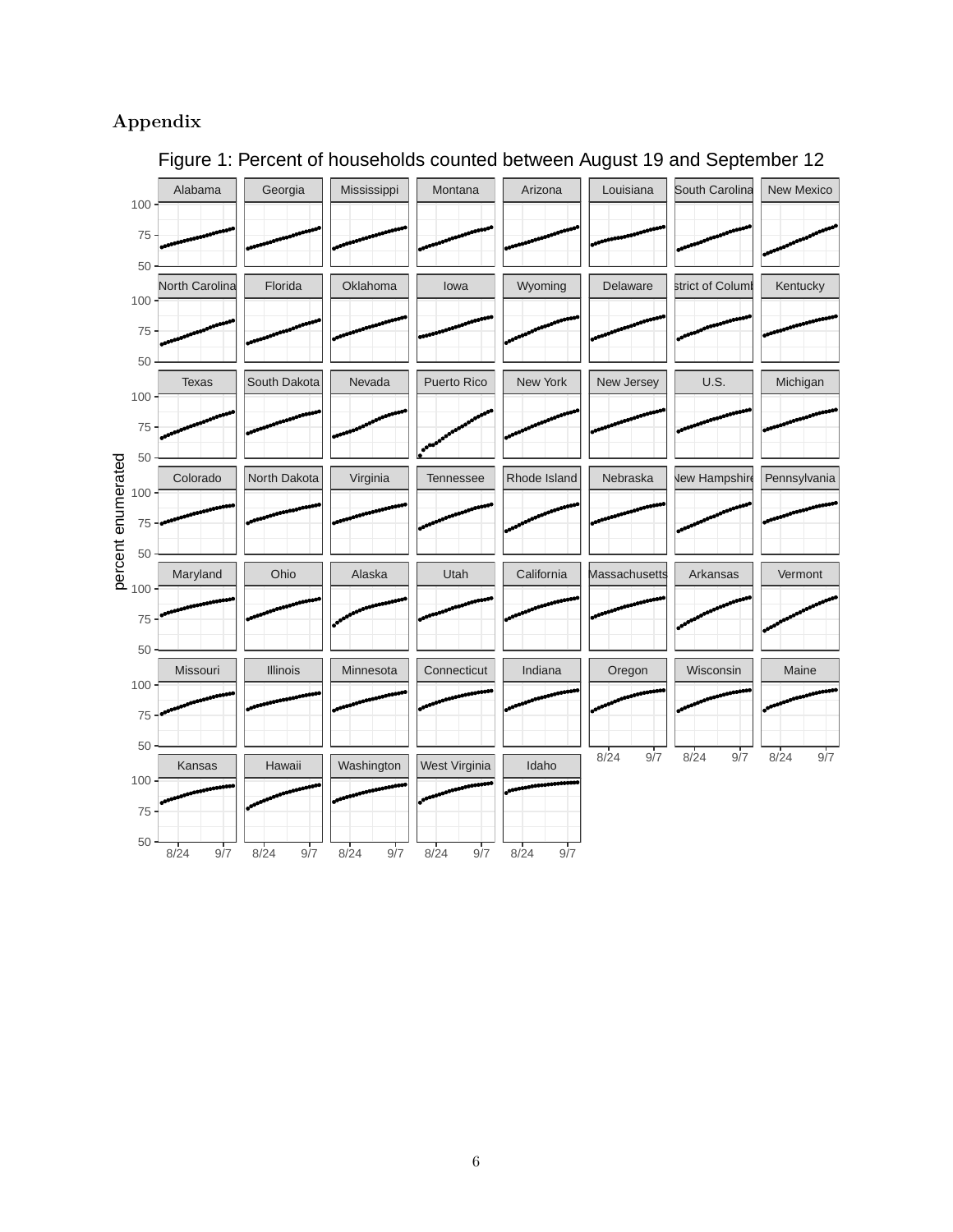

# Figure 2: Percent counted if enumeration increases at constant rate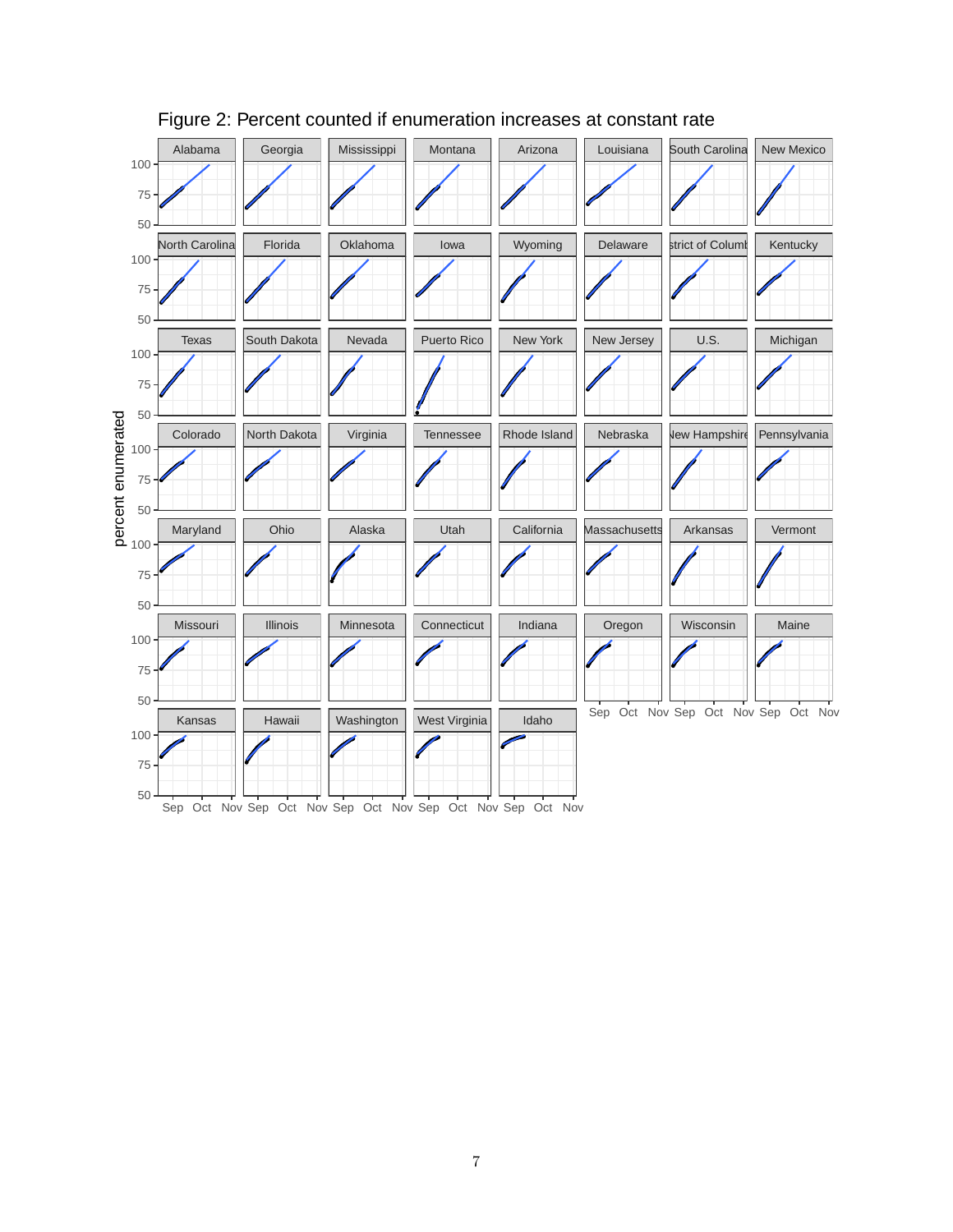

# Figure 3: Percent counted if enumeration increases at current decreasing rate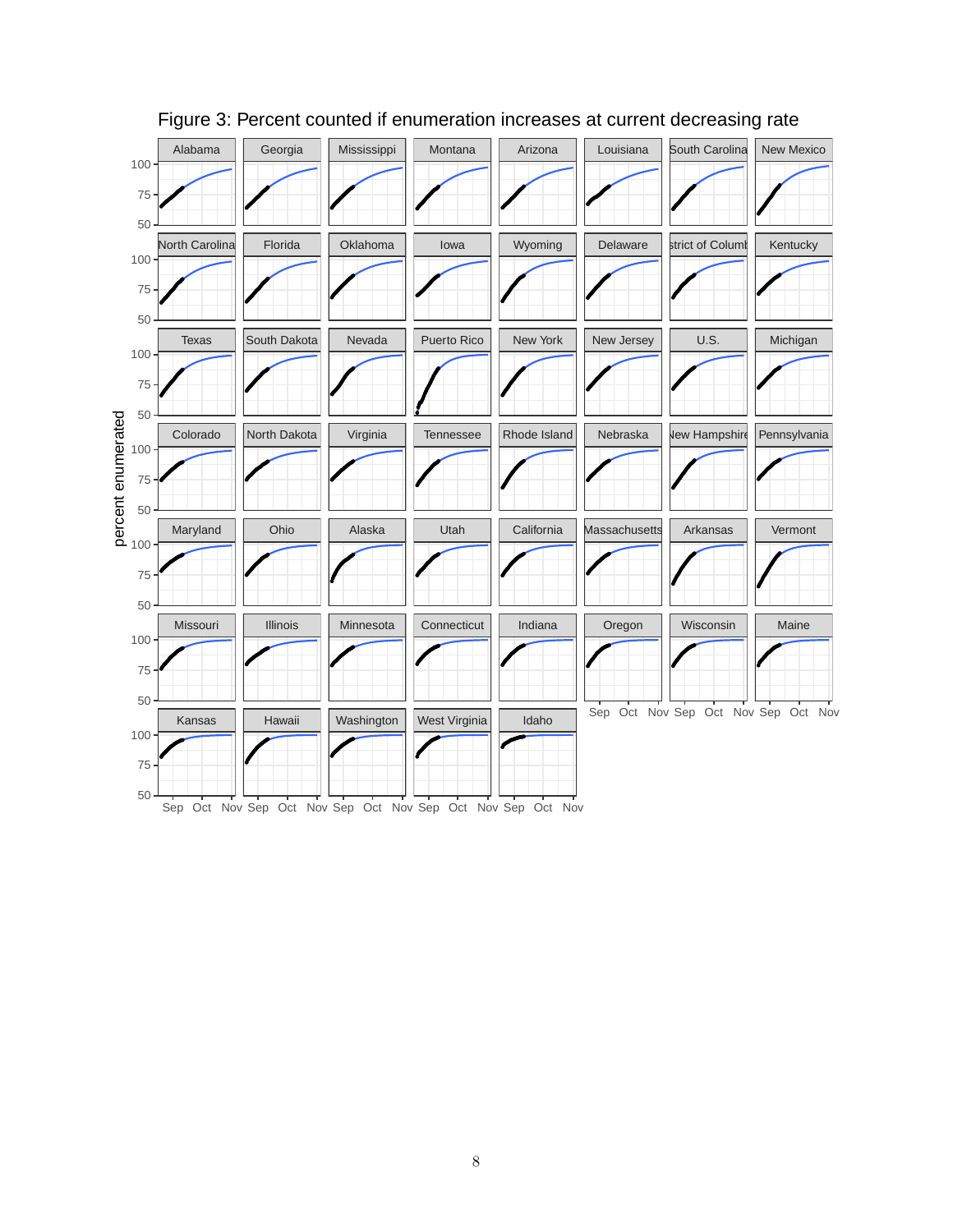

# Figure 4: Estimated percent of households not enumerated by state if present trends continue (under current operations)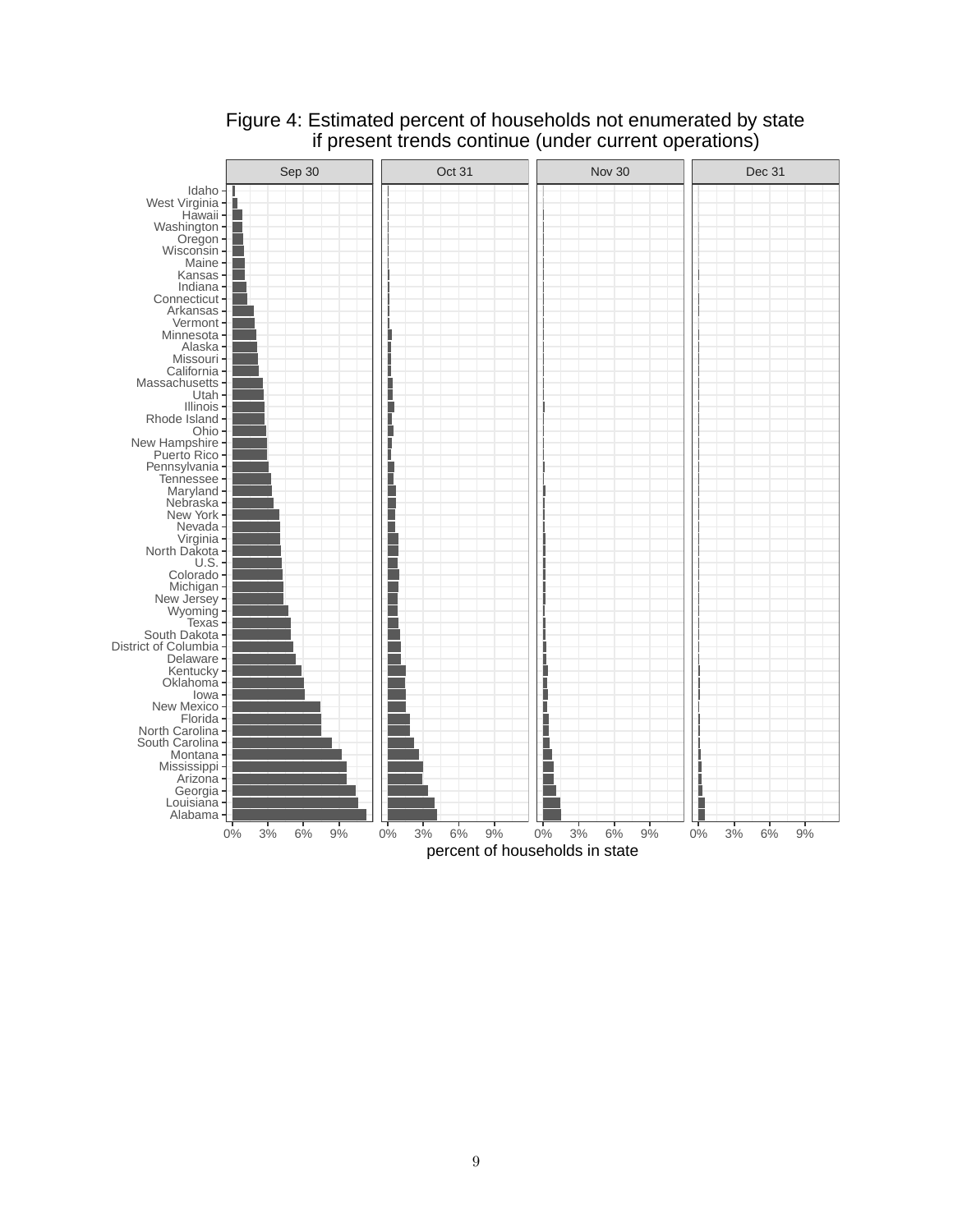

Figure 5: Number of persons correctly enumerated in each state is proportional to the number of households correctly enumerated (2010 Census)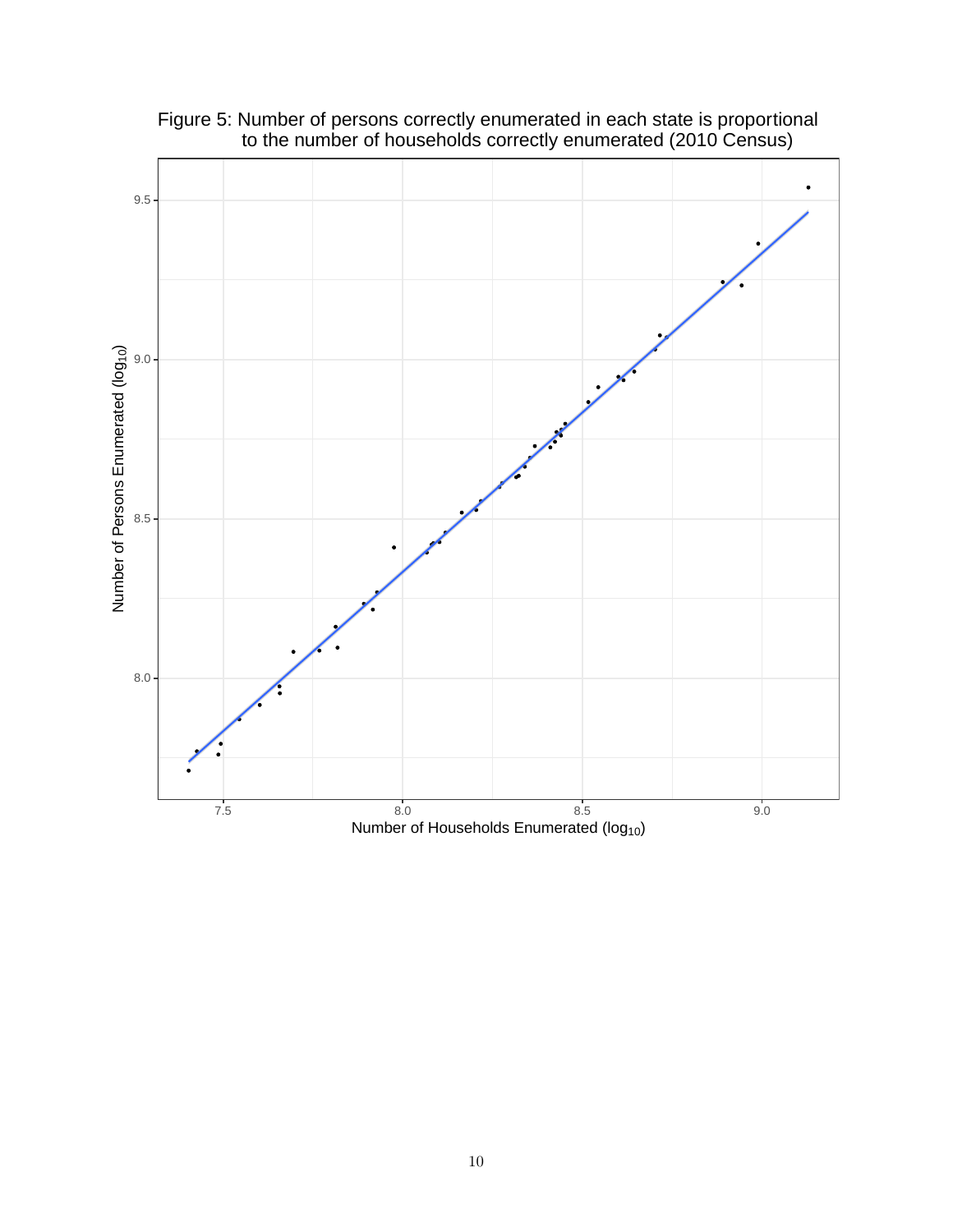

Figure 6: Number of person omissions in each state is proportional to the number of erroneous enumerations plus imputations (2010 Census)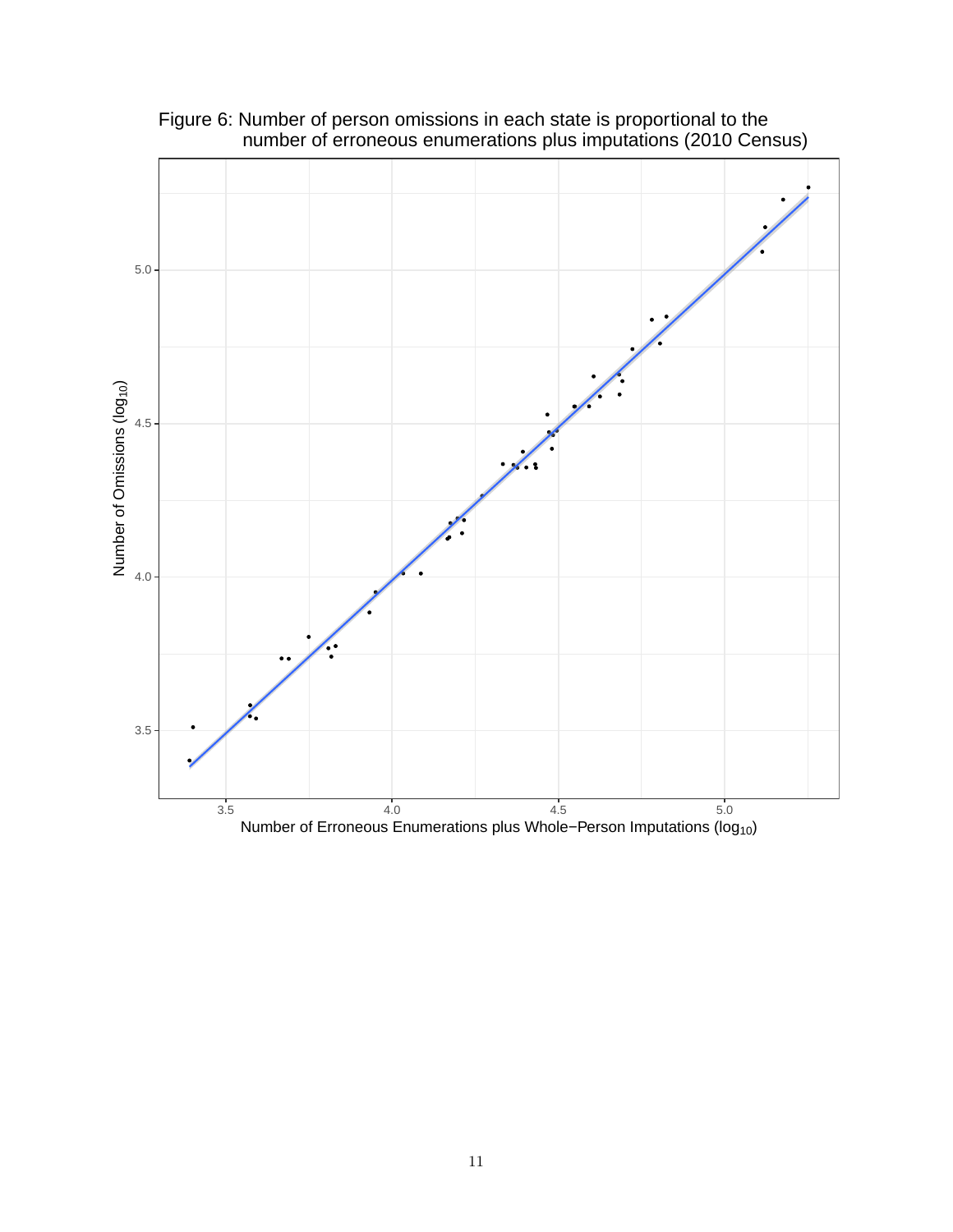

Figure 7.1: Change in apportionment if Census operations continue until select deadlines under scenario 1 (similar quality to 2010)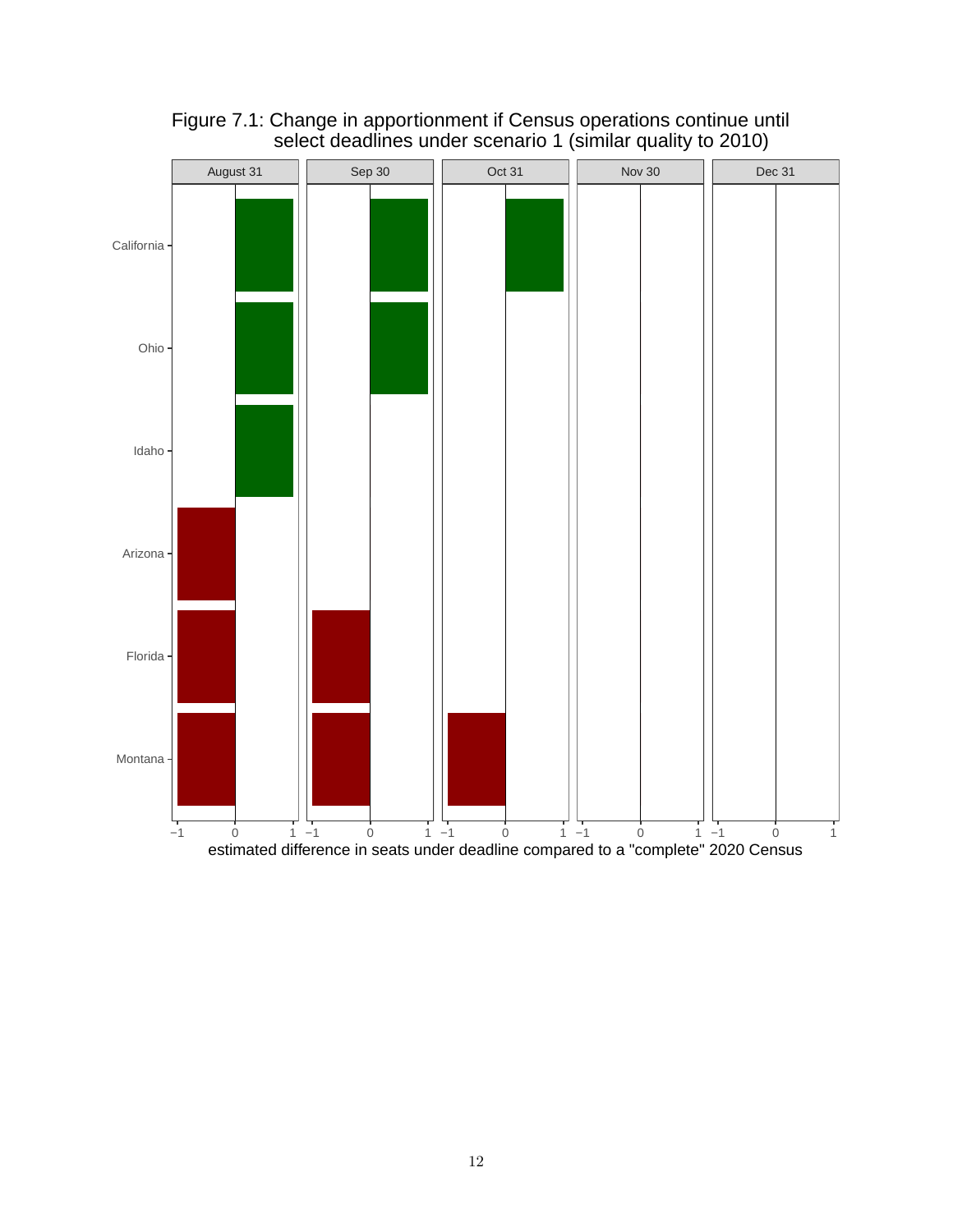

Figure 7.2: Change in apportionment if Census operations continue until select deadlines under scenario 2 (better quality than 2010)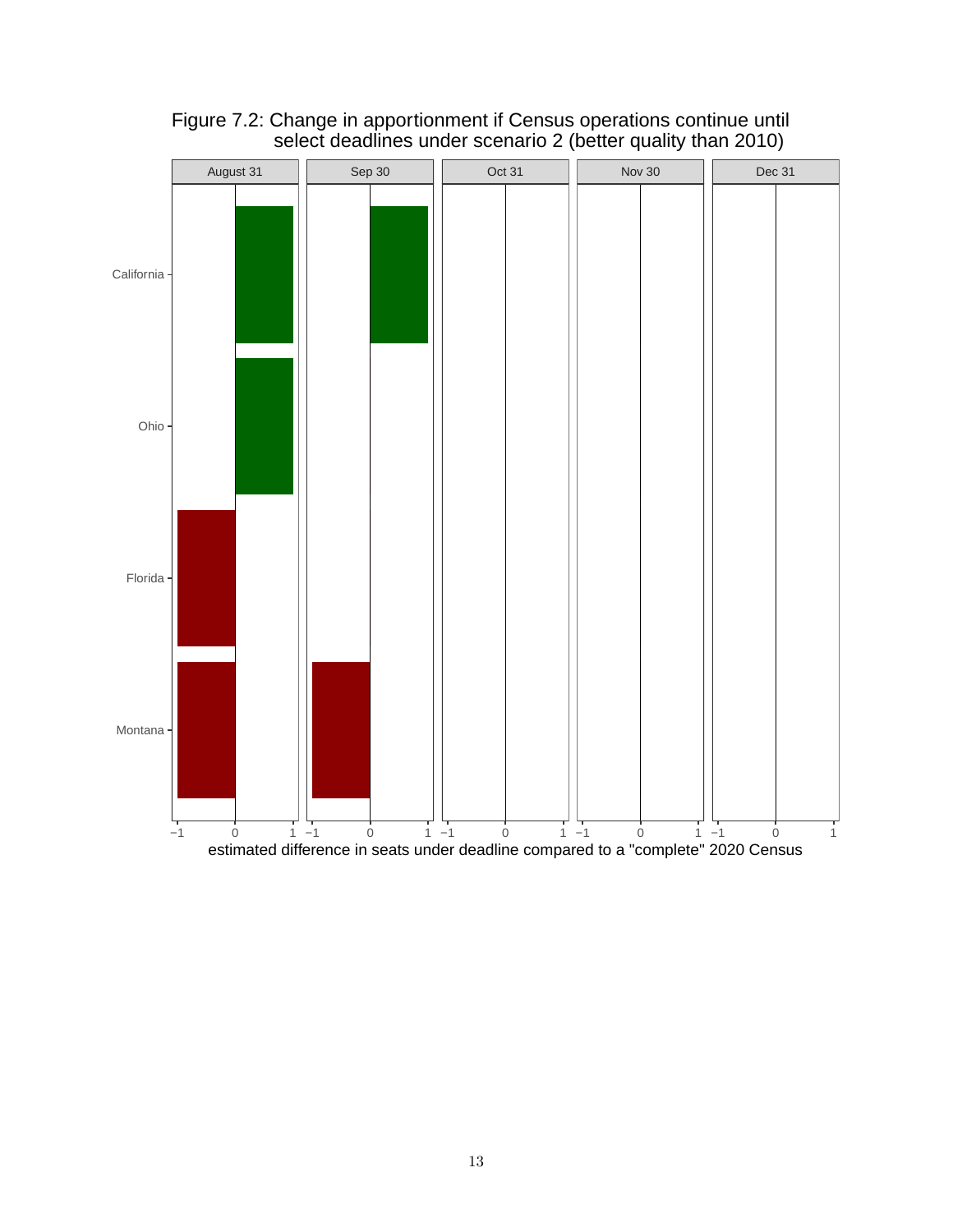

Figure 7.3: Change in apportionment if Census operations continue until select deadlines under scenario 3 (worse quality than 2010)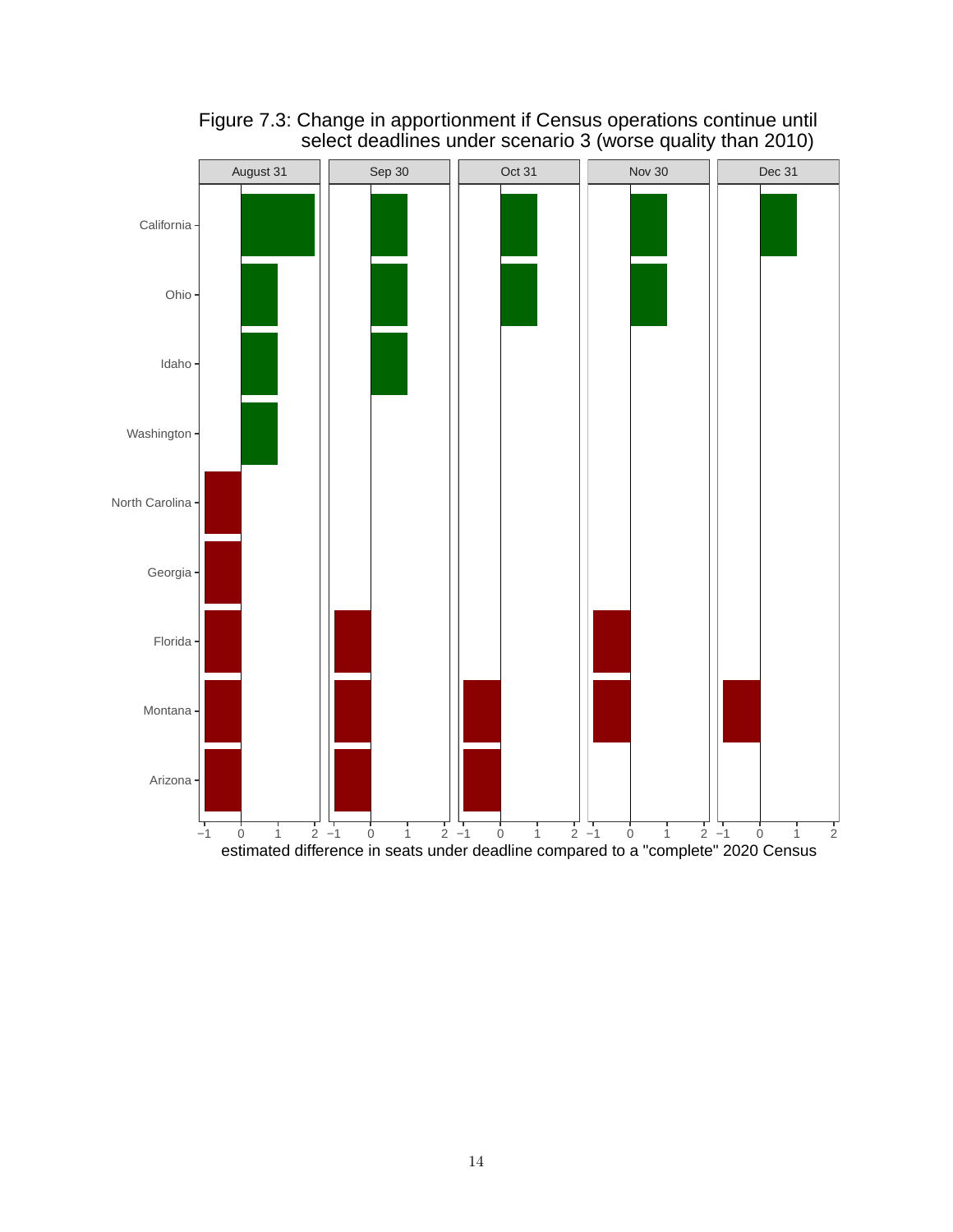

## Figure 8.1: Loss of federal Medicaid funds if Census operations continue to select deadlines under scenario 1 (similar quality to 2010)

estimated loss in millions of dollars compared to a "complete" 2020 Census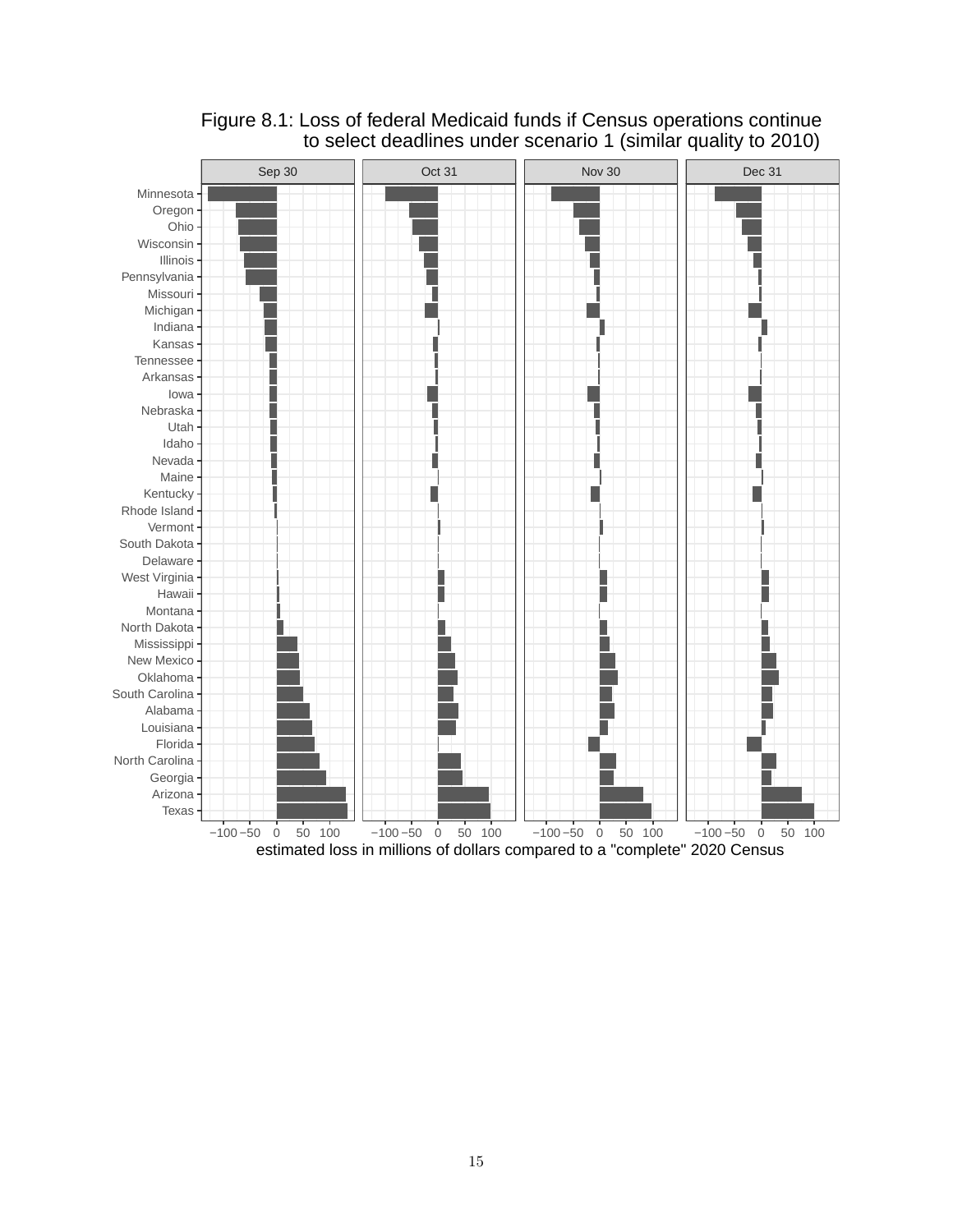

# Figure 8.2: Loss of federal Medicaid funds if Census operations continue to select deadlines under scenario 2 (better quality than 2010)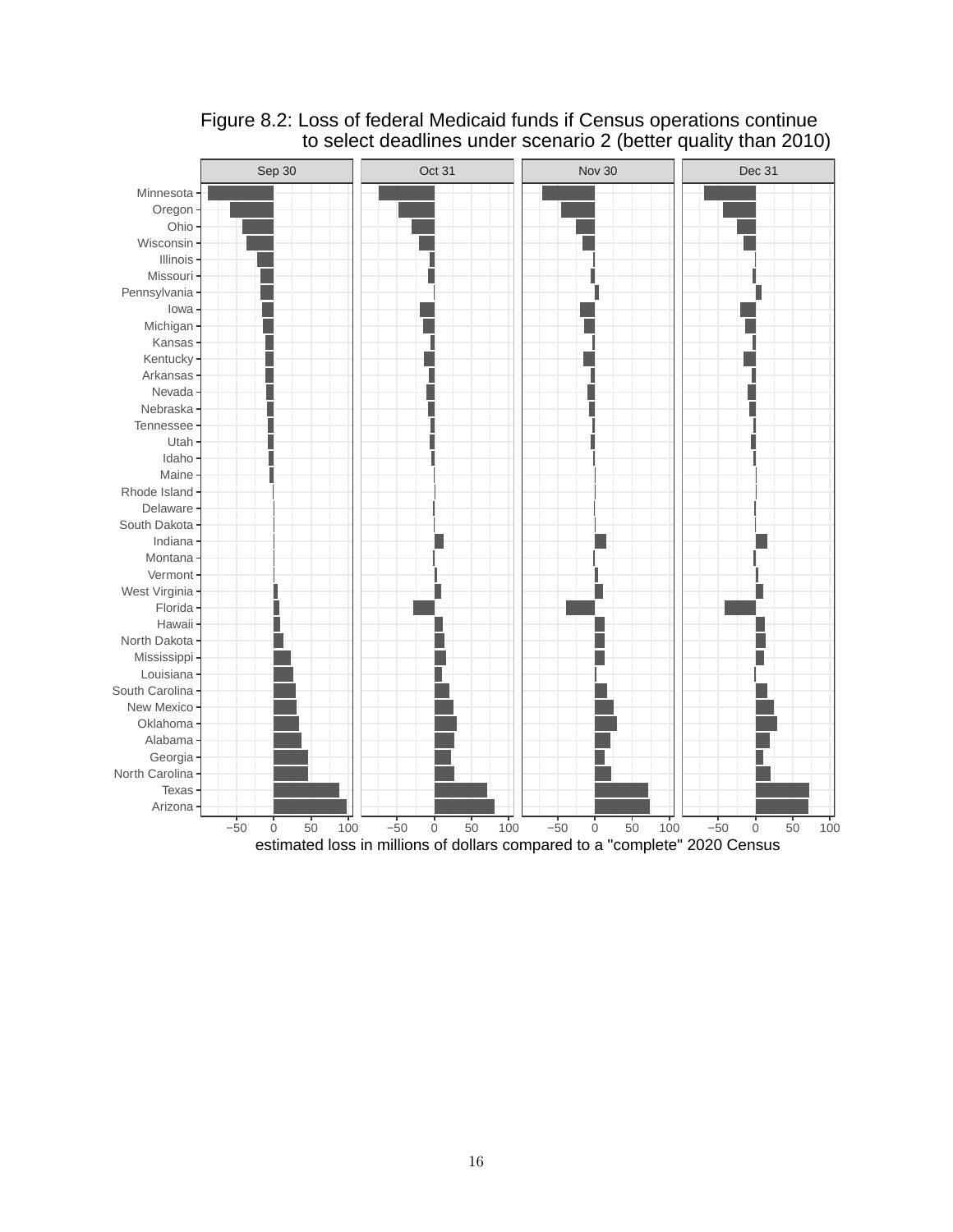

# Figure 8.3: Loss of federal Medicaid funds if Census operations continue to select deadlines under scenario 3 (worse quality than 2010)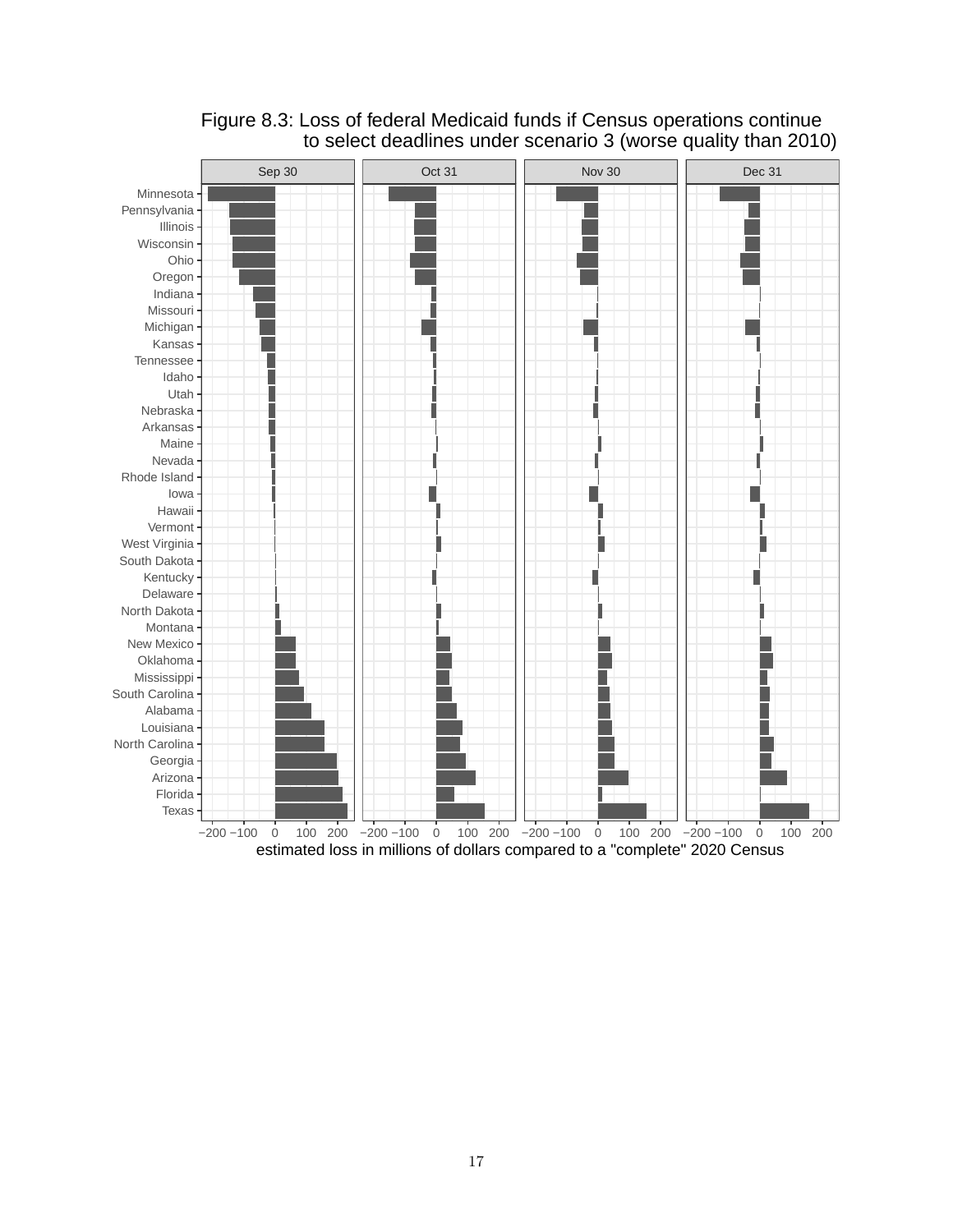| State                | estimated percent enumerated by Sep 30 | Oct 31    | Nov $30$             | Dec 31               |
|----------------------|----------------------------------------|-----------|----------------------|----------------------|
| U.S.                 | 95.82                                  | 99.19     | 99.84                | 99.97                |
| Alabama              | 88.66                                  | 95.85     | 98.50                | 99.49                |
| Alaska               | 97.89                                  | 99.76     | 99.97                | 100.00               |
| Arizona              | 90.32                                  | 97.06     | 99.12                | 99.75                |
| Arkansas             | 98.23                                  | 99.85     | 99.99                | 100.00               |
| California           | 97.77                                  | 99.71     | 99.96                | 99.99                |
| Colorado             | 95.79                                  | 99.07     | 99.79                | 99.96                |
| Connecticut          | 98.73                                  | 99.86     | 99.98                | 100.00               |
| Delaware             | 94.65                                  | 98.87     | 99.76                | 99.95                |
| District of Columbia | 94.85                                  | 98.92     | 99.77                | $\boldsymbol{99.95}$ |
| Florida              | 92.49                                  | 98.13     | 99.53                | 99.89                |
| Georgia              | 89.60                                  | 96.63     | 98.92                | 99.67                |
| Hawaii               | 99.19                                  | 99.95     | 100.00               | 100.00               |
| Idaho                | 99.78                                  | 99.99     | 100.00               | 100.00               |
| Illinois             | 97.33                                  | 99.48     | 99.90                | 99.98                |
| Indiana              | 98.86                                  | 99.89     | 99.99                | 100.00               |
| Iowa                 | 93.91                                  | 98.51     | 99.63                | 99.91                |
| Kansas               | 98.96                                  | 99.89     | 99.99                | 100.00               |
| Kentucky             | 94.17                                  | 98.51     | 99.62                | 99.91                |
| Louisiana            | 89.39                                  | 96.07     | 98.56                | 99.50                |
| Maine                | 99.00                                  | 99.91     | 99.99                | 100.00               |
| Maryland             | 96.69                                  | 99.29     | 99.84                | 99.97                |
| Massachusetts        | 97.43                                  | 99.60     | 99.93                | 99.99                |
| Michigan             | 95.72                                  | 99.14     | 99.82                | 99.97                |
| Minnesota            | 97.96                                  | 99.70     | $\boldsymbol{99.95}$ | 99.99                |
| Mississippi          | 90.35                                  | 97.02     | 99.09                | 99.74                |
| Missouri             | 97.85                                  | 99.71     | 99.96                | 99.99                |
| Montana              | 90.78                                  | $97.35\,$ | 99.24                | 99.80                |
| Nebraska             | 96.51                                  | 99.34     | 99.87                | 99.98                |
| Nevada               | 95.97                                  | 99.38     | 99.90                | 99.99                |
| New Hampshire        | 97.10                                  | 99.63     | 99.95                | 99.99                |
| New Jersey           | 95.68                                  | 99.16     | 99.83                | 99.97                |
| New Mexico           | 92.56                                  | 98.48     | 99.69                | 99.94                |
| New York             | 96.07                                  | 99.40     | 99.91                | 99.99                |
| North Carolina       | 92.47                                  | 98.16     | 99.55                | 99.90                |
| North Dakota         | 95.88                                  | 99.08     | 99.79                | $\boldsymbol{99.95}$ |
| Ohio                 | 97.13                                  | 99.53     | 99.92                | 99.99                |
| Oklahoma             | 93.97                                  | 98.57     | 99.66                | 99.92                |
| Oregon               | 99.10                                  | 99.93     | 99.99                | 100.00               |
| Pennsylvania         | 96.95                                  | 99.46     | 99.90                | 99.98                |
| Rhode Island         | 97.27                                  | 99.67     | 99.96                | 99.99                |
| South Carolina       | 91.59                                  | 97.81     | 99.43                | 99.86                |
| South Dakota         | $95.07\,$                              | 98.97     | 99.78                | 99.96                |
| Tennessee            | 96.73                                  | 99.50     | 99.92                | 99.99                |
| Texas                | 95.07                                  | 99.10     | 99.83                | 99.97                |
| Utah                 | 97.39                                  | 99.61     | 99.94                | 99.99                |
|                      |                                        |           |                      |                      |

Table 1: The predicted percent of households enumerated by state under select deadlines if current enumeration rate continue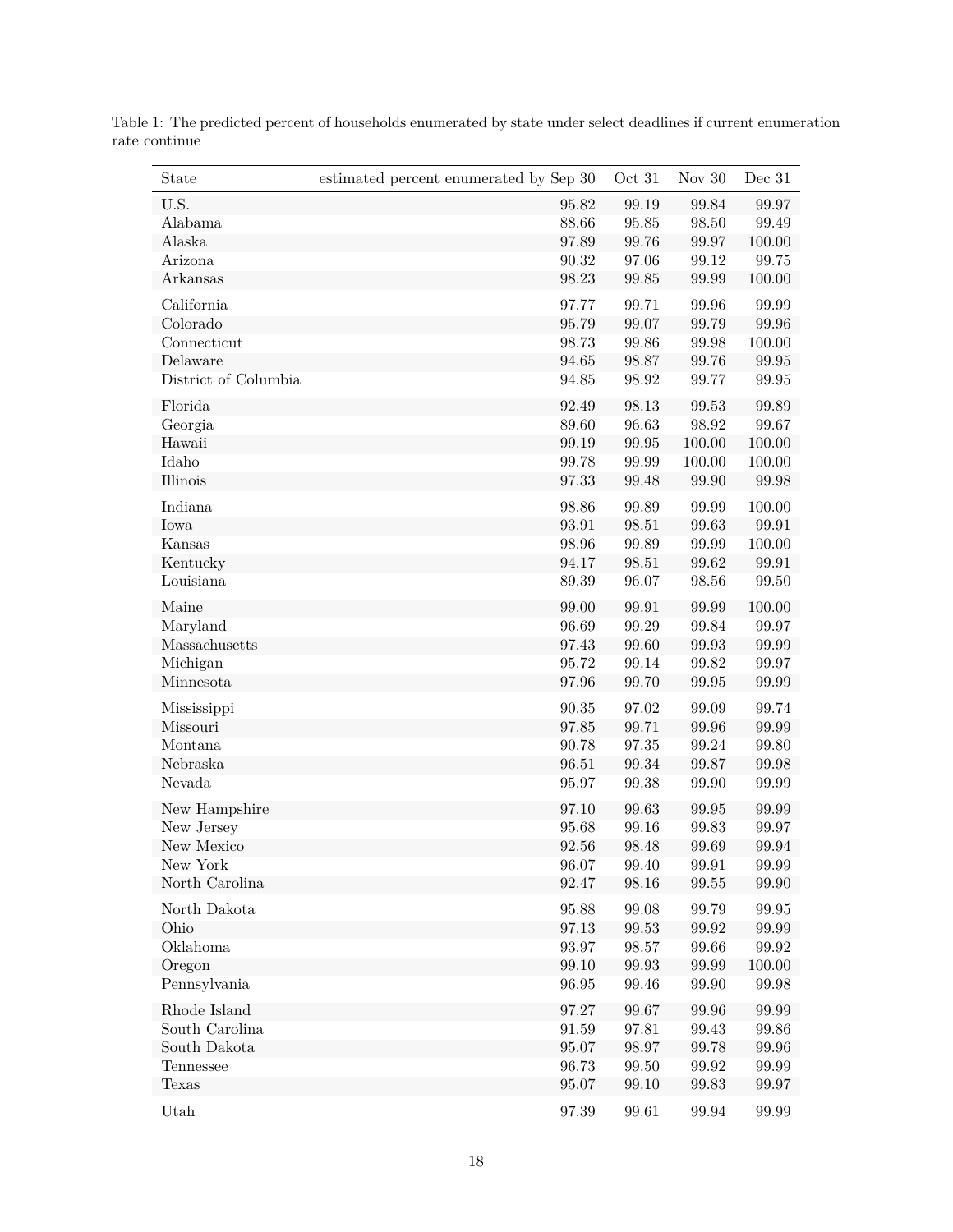| (continued)   |                                        |        |          |        |
|---------------|----------------------------------------|--------|----------|--------|
| State         | estimated percent enumerated by Sep 30 | Oct 31 | Nov $30$ | Dec 31 |
| Vermont.      | 98.11                                  | 99.85  | 99.99    | 100.00 |
| Virginia      | 95.94                                  | 99.13  | 99.81    | 99.96  |
| Washington    | 99.14                                  | 99.92  | 99.99    | 100.00 |
| West Virginia | 99.61                                  | 99.98  | 100.00   | 100.00 |
| Wisconsin     | 99.04                                  | 99.92  | 99.99    | 100.00 |
| Wyoming       | 95.28                                  | 99.17  | 99.85    | 99.98  |
| Puerto Rico   | 97.09                                  | 99.77  | 99.98    | 100.00 |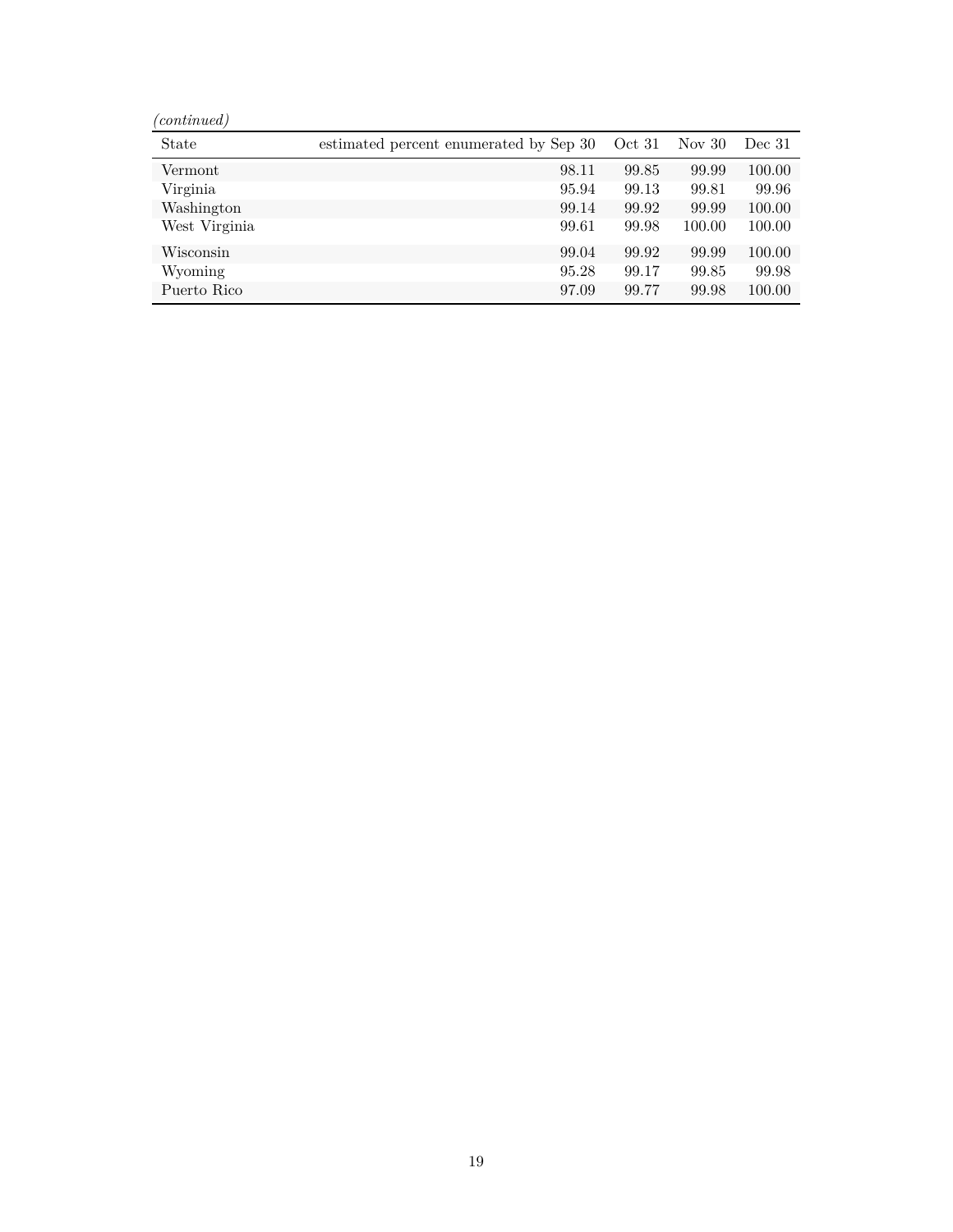```
#########################################
# Apportionment and Funding Projections #
#########################################
```
*# Date: 9/15/2020*

*# This R script explores apportionment of the House of Representatives and federal ## Medicaid funding if enumeration were to continue at its current pace until ## September 30th, October 31st, or other deadlines. The percent enumerated is ## forecast by fitting a logistic curve to the number enumerated to date between ## Aug 19 and Sep 12 via nonlinear least squares. (The maximum value parameter (aka ## capacity/asymptote) is set to 100 percent). The 2020 population is assumed to ## equal the Urban Institute's population estimate. Errors, imputations, and ## omissions are assumed to be similar to the 2010 Census.*

*# Please contact Jonathan Auerbach with any questions or corrections: jonathan@amstat.org*

```
#read archived response rates
## source: https://2020census.gov/en/response-rates/nrfu.html#dd234650384-co
response_rates <- read_csv(file = "response_rates.csv")
##percent enumerated if response rate grows at current rate (linear growth)
response_rates %>%
  gather(key = "Source", value = "Response", -State) %>%
  mutate(Type = str_sub(Source, 1, 4),
        Date = as.Date(str_c(str_sub(Source, 6), " 2020"), format = "%B %d %Y")) %>%
  group_by(State, Date) %>%
  summarize(Response = sum(Response)) %>%
  ggplot() +
  aes(Date, Response) +
 geom_point() +
 facet_wrap(~ factor(State,
               levels = response_rates$State[
                  order(response_rates$`Self Sep 10` +
                        response_rates$`NRFU Sep 10`)])) +
  labs(title = "Figure 1: Percent of households counted between Aug 19 and Sep 12",
       x = "", y = "percent enumerated") +scale y continuous (breaks = c(50, 75, 100), limits = c(MA, 100)) +
  scale x date(breaks = c(as.Date("2020-8-24"),as.Date("2020-9-07")),
              labels = c("8/24", "9/7"))
##percent enumerated if response rate grows at current rate (linear growth)
response_rates %>%
  gather(key = "Source", value = "Response", -State) %>%
  mutate(Type = str_sub(Source, 1, 4),
        Date = as.Date(str_c(str_sub(Source, 6), " 2020"), format = "%B %d %Y")) %>%
  group_by(State, Date) %>%
  summarize(Response = sum(Response)) %>%
  ggplot() +
  aes(Date, Response) +
  geom_point() +
  geom_smooth(method = "lm", fullrange = TRUE) +
```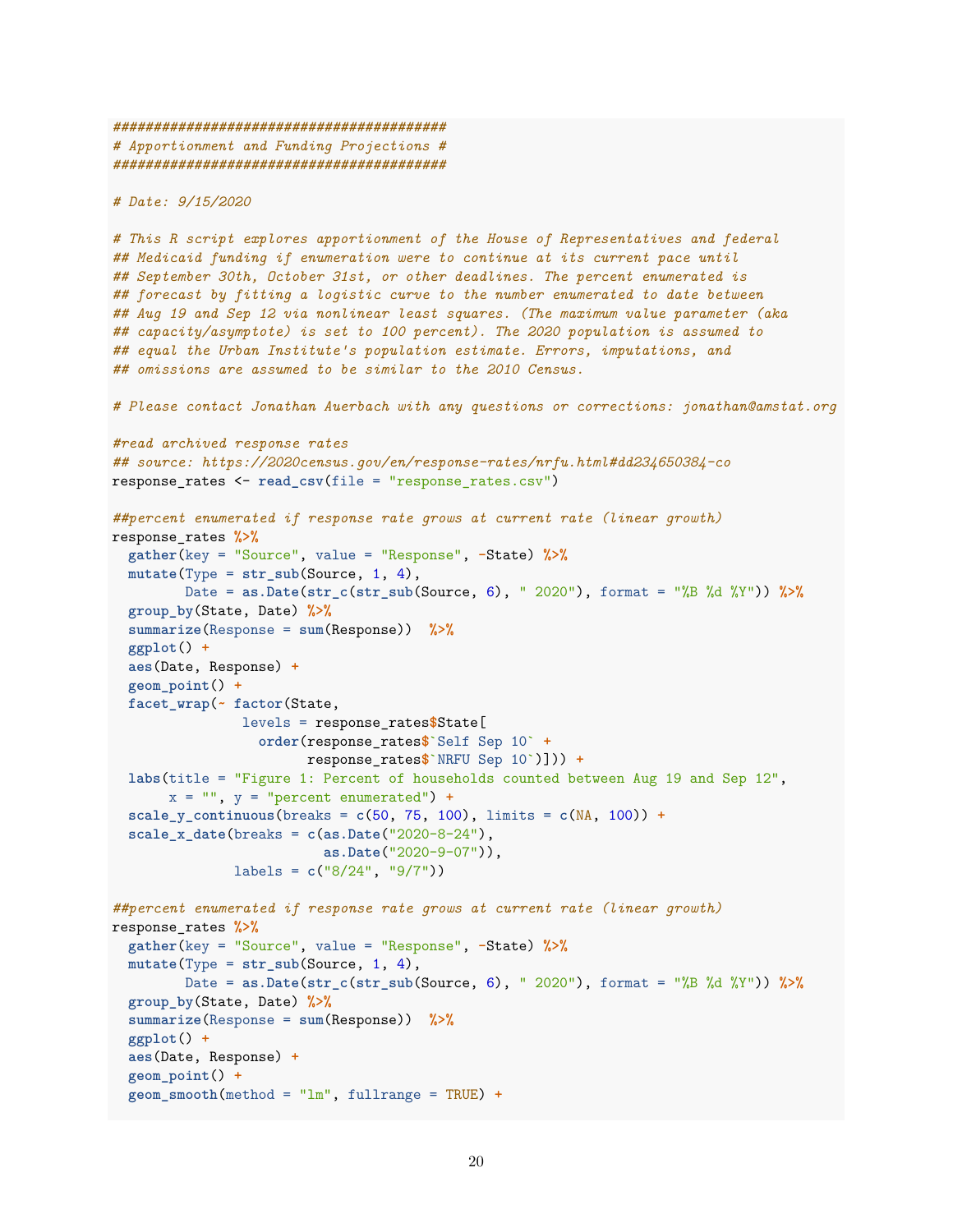```
facet_wrap(~ factor(State,
                levels = response_rates$State[
                  order(response_rates$`Self Sep 10` +
                        response_rates$`NRFU Sep 10`)])) +
  labs(title = "Figure 2: Percent counted if enumeration increases at constant rate",
      x = "", y = "percent enumerated") +scale_y_continuous(breaks = c(50, 75, 100), limits = c(NA, 100)) +
  scale x date(breaks = c(as.Date("2020-8-31"),
                          as.Date("2020-9-30"),
                          as.Date("2020-10-31")),
              labels = c("Sep", "Oct", "Nov"),
              limits = c(as.Date("2020-08-19"), as.Date("2020-10-31")))
##percent enumerated if responses increase at current decreasing rate (logistic growth)
response_rates %>%
  gather(key = "Source", value = "Response", -State) %>%
  mutate(Type = str_sub(Source, 1, 4),
         Date = as.Date(str_c(str_sub(Source, 6), " 2020"),
                        format = "%B %d %Y")) %>%
  group_by(State, Date) %>%
  summarize(Response = sum(Response)) %>%
  ggplot() +
  aes(Date, Response) +
  geom_smooth(method="nls",
              formula=y ~ 100 / (1 + exp(-alpha - beta * x)),
              method.args = list(start=c(alpha = 1, beta = 1e-10)),
              se = FALSE,
              fullrange = TRUE) +
  geom_point() +
  facet_wrap(~ factor(State,
               levels = response_rates$State[
                  order(response_rates$`Self Sep 10` +
                       response_rates$`NRFU Sep 10`)])) +
  labs(title = "Figure 3: Percent counted if enumeration increases at current
       decreasing rate",
       x = "", y = "percent enumerated") +scale y continuous (breaks = c(50, 75, 100), limits = c(MA, 100)) +
  scale_x_date(breaks = c(as.Date("2020-8-31"),
                          as.Date("2020-9-30"),
                          as.Date("2020-10-31")),
              labels = c("Sep", "Oct", "Nov"),
              limits = c(as.Date("2020-08-19"), as.Date("2020-10-31")))
population <- read_csv(file = "census_population.csv")
census_2010_person_errors <-
  read_csv(file = "census_2010_coverage_measurement_persons_table_14.csv")
census_2010_household_errors <-
 read_csv(file = "census_2010_coverage_measurement_households_table_6.csv")
census_2010_person_errors <-
 census_2010_person_errors %>%
 mutate(`Estimated Population (Thousands)` =
```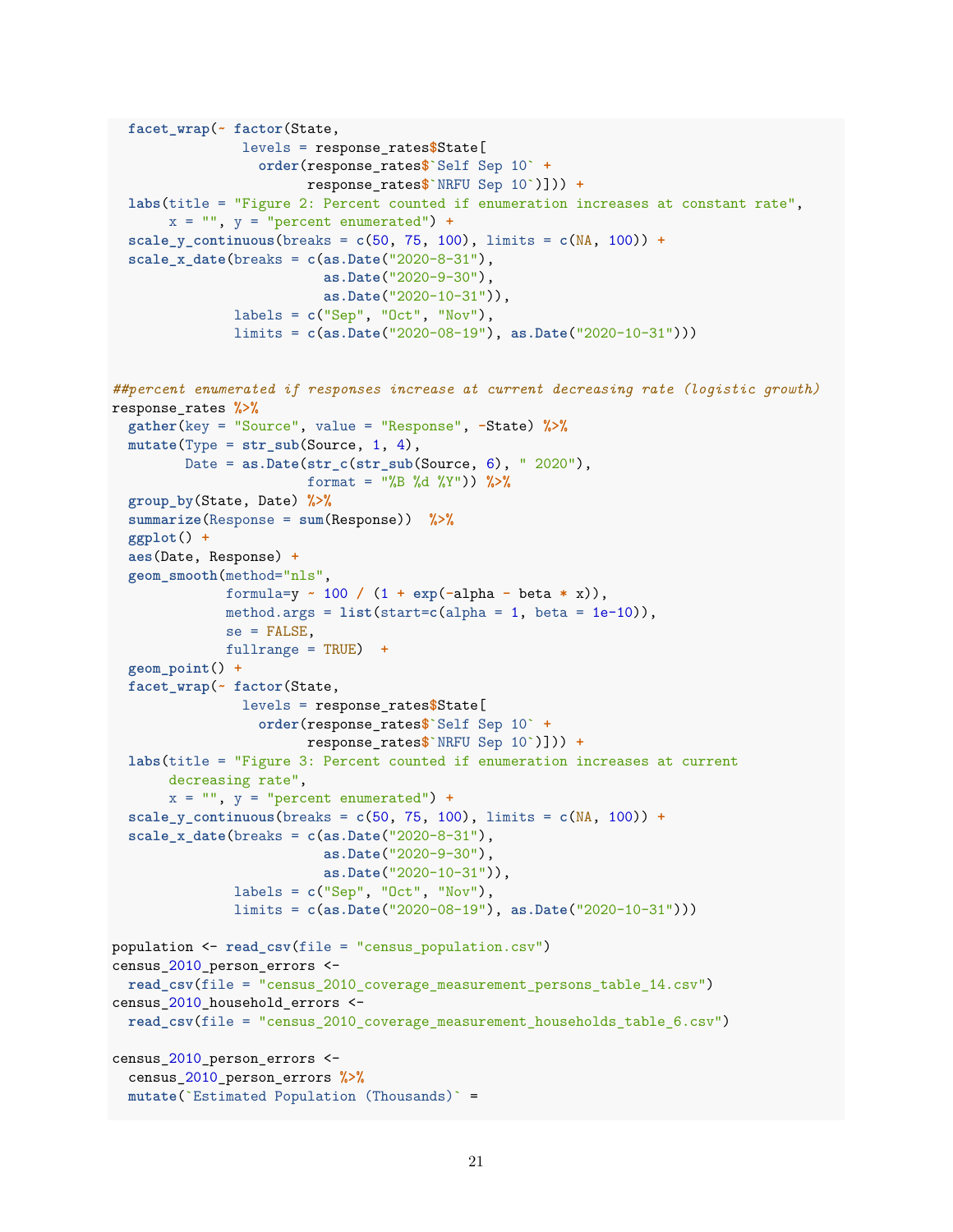```
`Census Count (Thousands)` * (1 - `Percent Undercount Est. (%)`))
census 2010 errors <-
census_2010_household_errors %>%
  select(State,
         `Number of Households (Thousands)` = `Census Count (Thousands)`,
         `Correct Household Enumerations (%)` = `Correct Enumerations (%)`) %>%
  left_join(
    census_2010_person_errors %>%
  select(State,
         `Number of Persons (Thousands)` = `Census Count (Thousands)`,
         `Correct Person Enumerations (%)` = `Correct Enumerations (%)`)) %>%
  filter(State != "U.S.")
fit_persons_counted_per_household <-
   lm(I(log10(
        1e3 * `Number of Persons (Thousands)` *
          `Correct Person Enumerations (%)`)) ~
      offset(I(log10(
        1e3 * `Number of Households (Thousands)` *
          `Correct Household Enumerations (%)`))),
      data = census_2010_errors)
fig5 <-ggplot(census_2010_errors %>%
         filter(! (State %in% c("U.S.", "District of Columbia")))) +
  aes(log10(1e3 * `Number of Households (Thousands)` *
              `Correct Household Enumerations (%)`),
     log10(1e3 * `Number of Persons (Thousands)` *
              `Correct Person Enumerations (%)`)) +
  geom_point() +
  geom\_smooth(method = "lm", formula = y ~ offset(x)) +labs(x = expression("Number of Households Enumerated ("*log[10]*")"),
       y = expression("Number of Persons Enumerated ("*log[10]*")"),
      title = "Figure 5: Number of persons correctly enumerated in each state is
       proportional to the number of households correctly enumerated (2010 Census)")
fig6 <-
census_2010_person_errors %>%
  filter(! (State %in% c("U.S.", "District of Columbia"))) %>%
  ggplot() +
  aes(log10(`Census Count (Thousands)` *
              (`Erroneous Enumerations Est. (%)` +
               `Whole-Person Census Imputations (%)`)),
      log10(`Census Count (Thousands)` * `Omissions Est. (%)`)) +
  geom_point() +
  geom\_smooth(method = "lm", formula = y - x + 0) +labs(x = expression("Number of Erroneous Enumerations
                      plus Whole-Person Imputations ("*log[10]*")"),
       y = expression("Number of Omissions ("*log[10]*")"),
      title = "Figure 6: Number of person omissions in each state is proportional
      to the number of erroneous enumerations plus imputations (2010 Census)")
```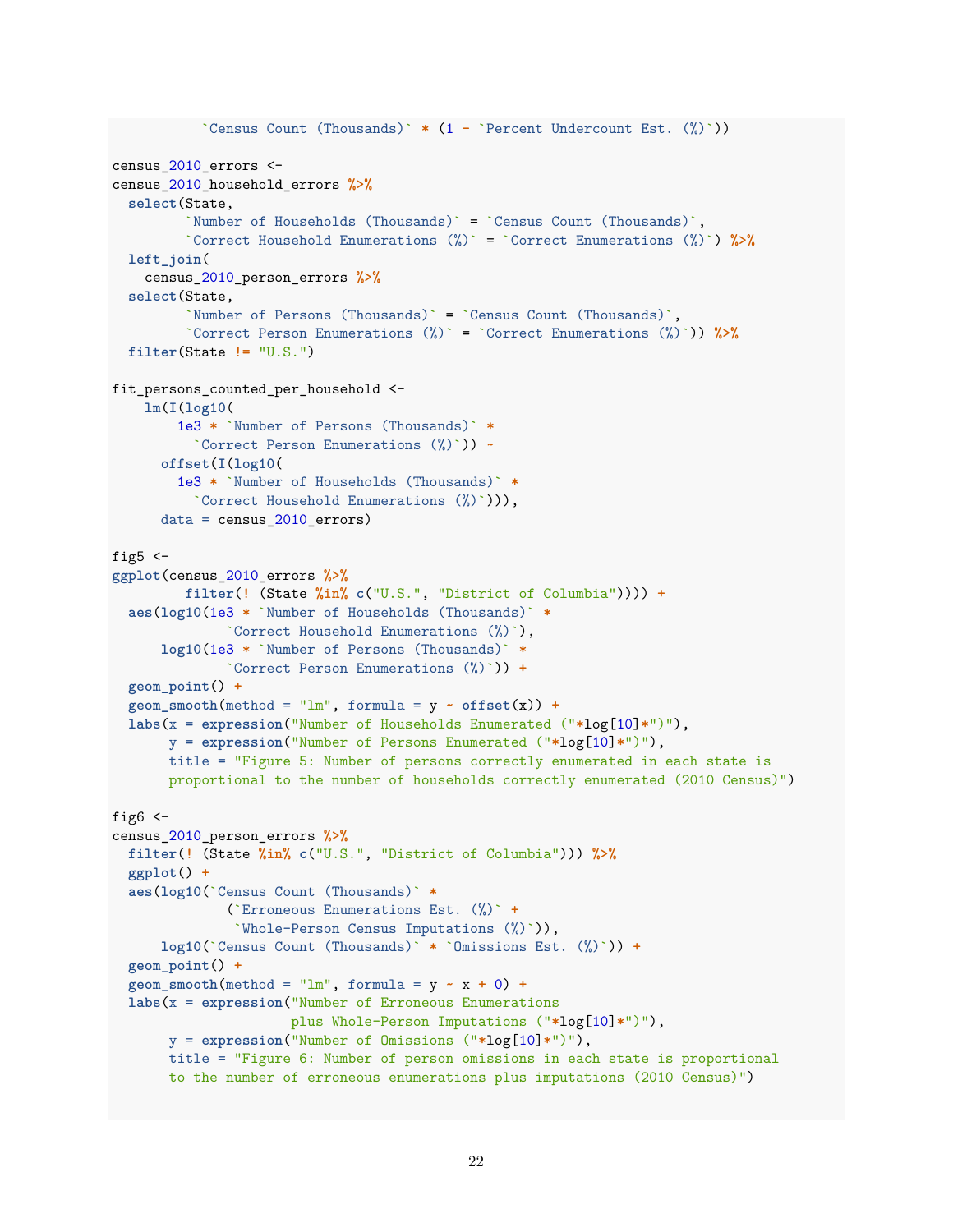```
pred_omitted <- function(imputs, errors, pop) {
  x1 <- with(census_2010_person_errors,
             log10(1e3 * `Census Count (Thousands)` *
                          `Erroneous Enumerations Est. (%)`))
  x2 <- with(census_2010_person_errors,
             log10(1e3 * `Census Count (Thousands)` *
                          `Whole-Person Census Imputations (%)`))
  y <- with(census_2010_person_errors,
             log10(1e3 * `Census Count (Thousands)` *
                          `Omissions Est. (%)`))
  fit \leftarrow \ln(y - x1 + x2)predict(fit, newdata = data.frame(x1 = log10(pop * errors),
                                    x2 = log10(pop * imputs)))
}
  pred_percent_enumerated <- function(pct_self_respond,
                                      pct_early_nrfu,
                                      pct_late_nrfu,
                                      self_response_overcount,
                                      early_nrfu_overcount,
                                      late nrfu overcount)
    pct_self_respond * self_response_overcount +
    pct_early_nrfu * early_nrfu_overcount +
    pct_late_nrfu * late_nrfu_overcount
data_for_prediction <-
  response_rates %>%
  gather(key = "Source", value = "Response", -State) %>%
  mutate(Type = str_sub(Source, 1, 4),
         Date = as.Date(str_c(str_sub(Source, 6), " 2020"), format = "%B %d %Y")) %>%
  group_by(State, Date) %>%
  summarize(Response = sum(Response)) %>%
  mutate(date_numeric = as.numeric(Date) - min(as.numeric(Date)) + 1)
population_pred <- function(model_errors = FALSE,
                            error_self_response = 1,
                            error_early_nrfu = 1,
                            error late nrfu = 1) {
if(model_errors == FALSE) {
  population_pred <- tibble(State = response_rates$State,
                          Percent_by_Oct = 0,
                          Percent by Nov = 0,
                          Percent by Dec = 0,
                          Percent_by_Jan = 0)
for(state in unique(population_pred$State)) {
  fit_enumeration_completion <- nls(
    Response ~ 100 / (1 + exp(-alpha - beta * date_numeric)),
    start = c(alpha = 1, beta = 1e-10),
    data = data_for_prediction,
    subset = State == state)
```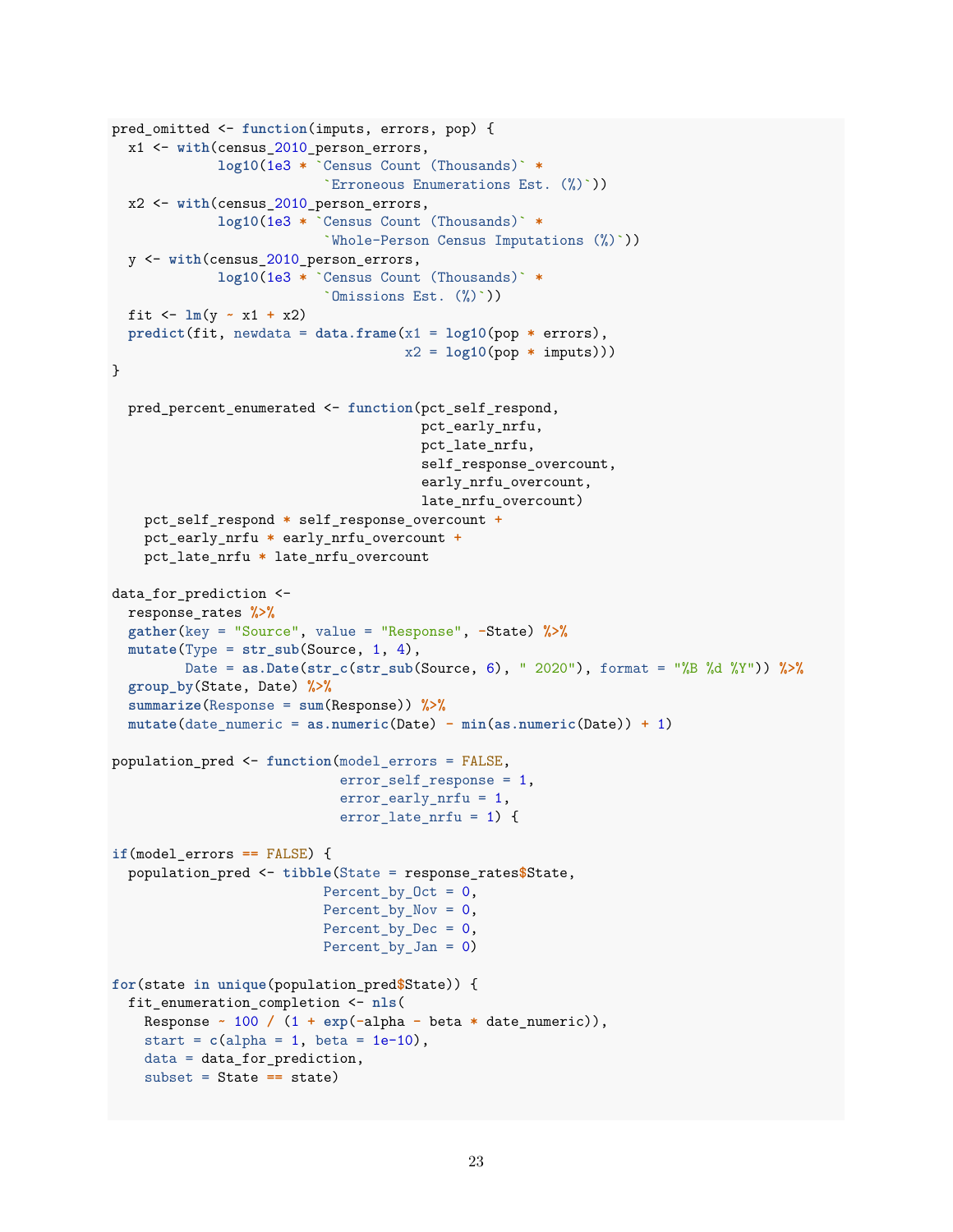```
population_pred$Percent_by_Oct[population_pred$State == state] <-
   predict(fit_enumeration_completion, data.frame(date_numeric = 42))
  population_pred$Percent_by_Nov[population_pred$State == state] <-
   predict(fit_enumeration_completion, data.frame(date_numeric = 73))
 population_pred$Percent_by_Dec[population_pred$State == state] <-
   predict(fit_enumeration_completion, data.frame(date_numeric = 103))
 population_pred$Percent_by_Jan[population_pred$State == state] <-
   predict(fit_enumeration_completion, data.frame(date_numeric = 134))
   }
 }
if(model_errors == TRUE) {
population_pred <- tibble(State = response_rates$State,
                          Percent_by_Sep = 0,
                          Percent_by_Oct = 0,
                          Percent by Nov = 0,
                          Percent by Dec = 0,
                          Percent_by_Jan = 0)
for(state in population$State) {
 pop <- population$`Urban Population 2020`[population$State == state]
  self_response <- 1 -
    (pred_omitted(imputs = .2 * error_self_response,
                  errors = (2.1 + .3) * error_self_response,
                  pop = pop) / pop
     + (.2 + 2.1 + .3) * error_self_response) / 100
  early_nrfu <- 1 -
    (pred_omitted(imputs = 2.6 * error_early_nrfu,
                  errors = (3.7 + .6) * error_early_nrfu,
                  pop = pop) / pop
     + (2.6 + 3.7 + .6) * error_early_nrfu) / 100
  late_nrfu <- 1 -
    (pred_omitted(imputs = 17.3 * error_late_nrfu,
                  errors = (6.8 + 1.2) * error_late_nrfu,
                  pop = pop) / pop
     + (17.3 + 6.8 + 1.2) * error_late_nrfu) / 100
 fit_enumeration_completion <-
   nls(Response ~ 100 / (1 + exp(-alpha - beta * date_numeric)),
        start = c(alpha = 1, beta = 1e-10),
       data = data_for_prediction,
       subset = State == state)
 population_pred$Percent_by_Sep[population_pred$State == state] <-
   pred_percent_enumerated(
```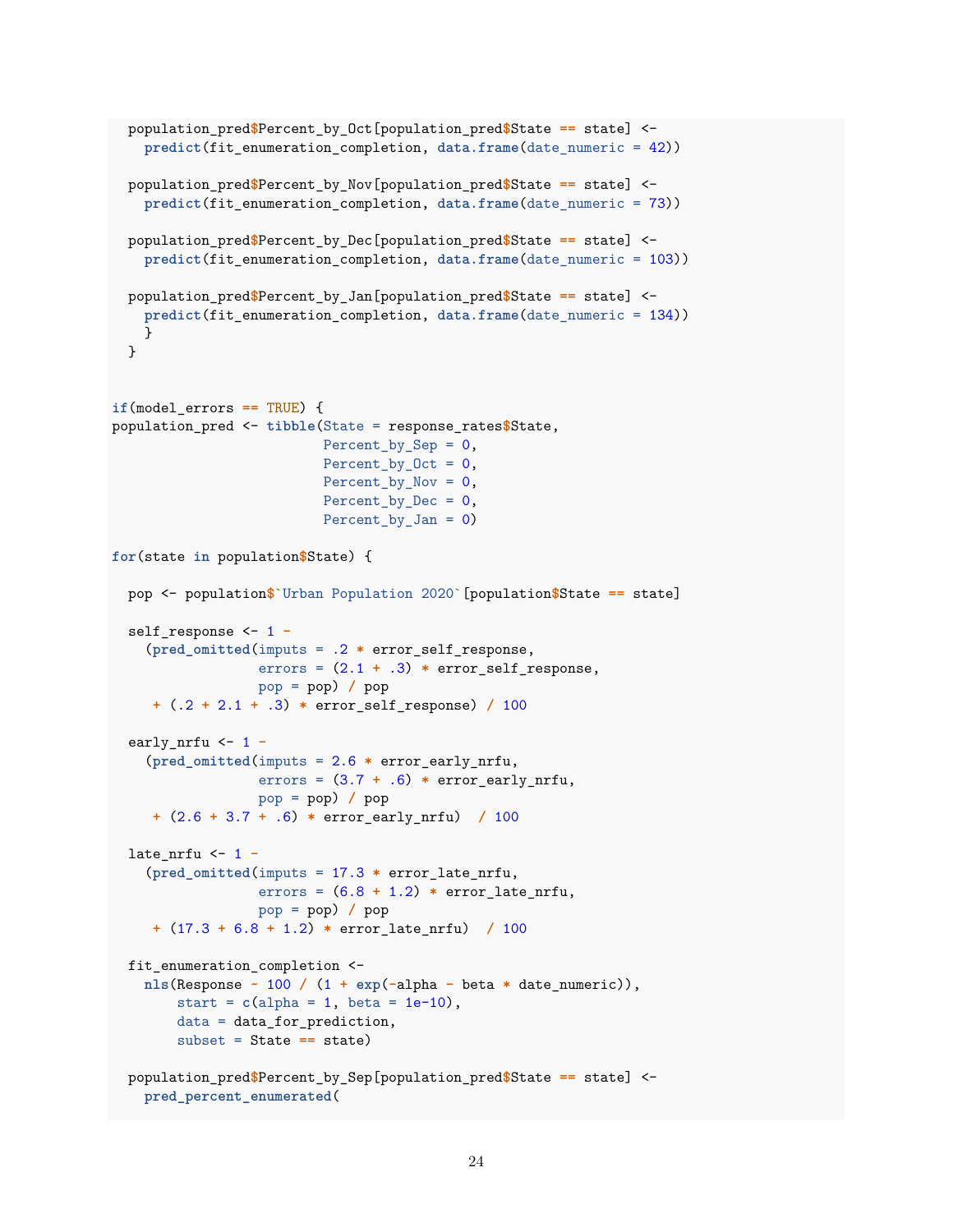```
pct self respond =
     response_rates$`Self Sep 10`[response_rates$State == state],
   pct early nrfu =(predict(fit_enumeration_completion, data.frame(date_numeric = 13)) -
        response_rates$`Self Sep 10`[response_rates$State == state]),
   pct late nrfu =100 - predict(fit_enumeration_completion, data.frame(date_numeric = 13)),
   self_response_overcount = self_response,
   early_nrfu_overcount = early_nrfu,
   late_nrfu_overcount = late_nrfu)
population_pred$Percent_by_Oct[population_pred$State == state] <-
 pred_percent_enumerated(
   pct_self_respond =
     response_rates$`Self Sep 10`[response_rates$State == state],
   pct early nrfu =(predict(fit_enumeration_completion, data.frame(date_numeric = 42)) -
        response_rates$`Self Sep 10`[response_rates$State == state]),
   pct_late_nrfu =
     100 - predict(fit_enumeration_completion, data.frame(date_numeric = 42)),
   self response overcount = self response,
   early_nrfu_overcount = early_nrfu,
   late_nrfu_overcount = late_nrfu)
 population_pred$Percent_by_Nov[population_pred$State == state] <-
 pred_percent_enumerated(
  pct_self_respond =
     response_rates$`Self Sep 10`[response_rates$State == state],
   pct_early_nrfu =
     (predict(fit_enumeration_completion, data.frame(date_numeric = 73)) -
        response_rates$`Self Sep 10`[response_rates$State == state]),
   pct late nrfu =100 - predict(fit_enumeration_completion, data.frame(date_numeric = 73)),
   self_response_overcount = self_response,
   early nrfu overcount = early nrfu,
   late_nrfu_overcount = late_nrfu)
population_pred$Percent_by_Dec[population_pred$State == state] <-
 pred_percent_enumerated(
   pct self respond =
     response_rates$`Self Sep 10`[response_rates$State == state],
   pct_early_nrfu =
     (predict(fit_enumeration_completion, data.frame(date_numeric = 103)) -
        response_rates$`Self Sep 10`[response_rates$State == state]),
   pct_late_nrfu =
     100 - predict(fit_enumeration_completion, data.frame(date_numeric = 103)),
   self_response_overcount = self_response,
   early_nrfu_overcount = early_nrfu,
   late_nrfu_overcount = late_nrfu)
 population_pred$Percent_by_Jan[population_pred$State == state] <-
 pred_percent_enumerated(
  pct_self_respond =
```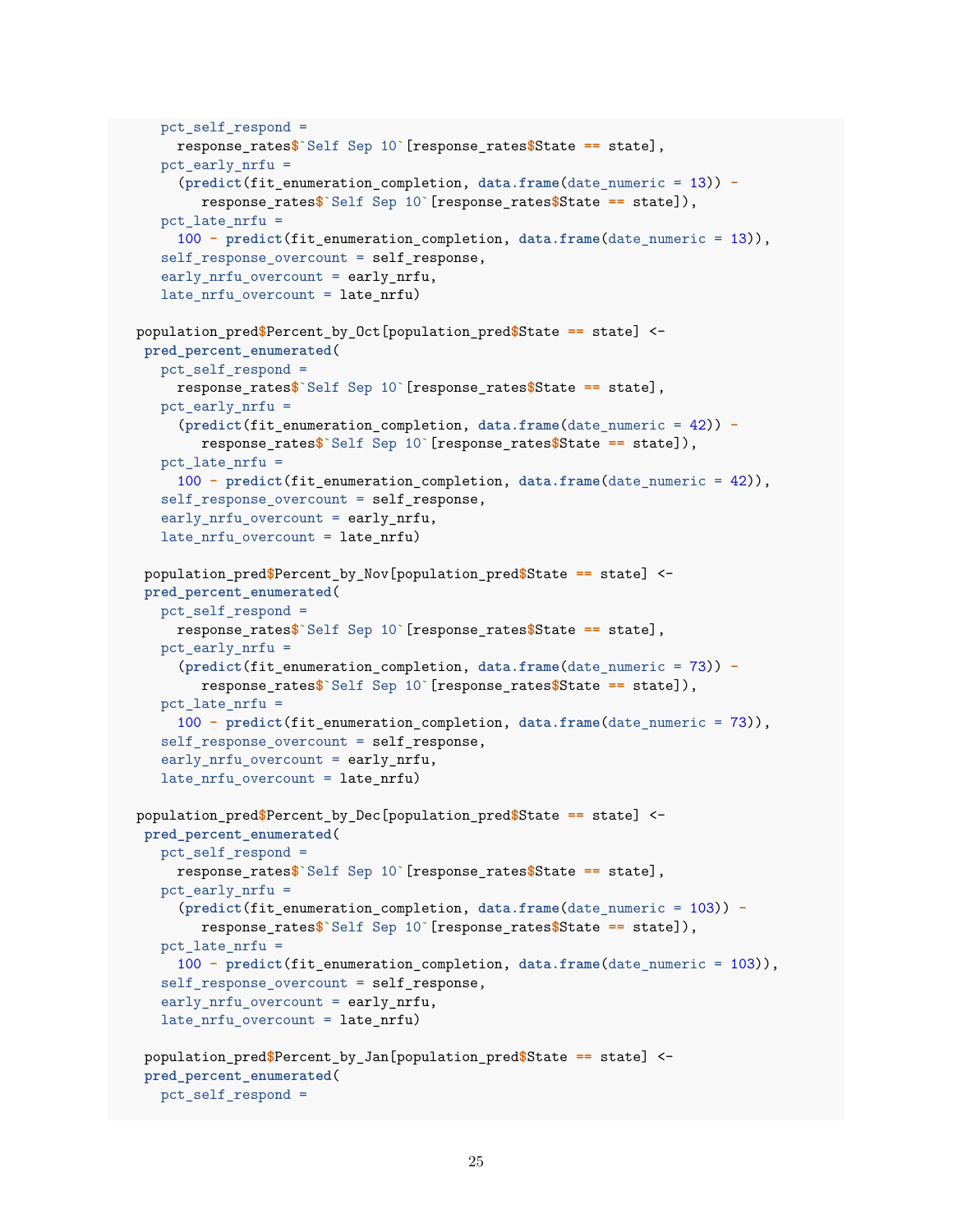```
response_rates$`Self Sep 10`[response_rates$State == state],
      pct_early_nrfu =
        (predict(fit_enumeration_completion, data.frame(date_numeric = 134)) -
           response_rates$`Self Sep 10`[response_rates$State == state]),
      pct_late_nrfu =
        100 - predict(fit_enumeration_completion, data.frame(date_numeric = 134)),
      self_response_overcount = self_response,
      early nrfu overcount = early nrfu,
     late_nrfu_overcount = late_nrfu)
    }
  }
 population_pred
}
population_pred() %>%
  gather(key = "deadline", value = "amount", -State) %>%
  ggplot() +
  aes(factor(State,
             levels = State[deadline == "Percent_by_Oct"][
               order(amount[deadline == "Percent_by_Oct"])]),
             weight = 1 - amount / 100 +
  geom_bar() +
  facet_grid(~ factor(deadline,
                      levels = c("Percent_by_Oct",
                                 "Percent by Nov",
                                 "Percent by Dec",
                                 "Percent by Jan"),
                      labels = c("Sep 30", "Oct 31", "Nov 30", "Dec 31"))) +
  scale_y_continuous(labels = scales::percent_format(accuracy = 1)) +
  coord_flip() +
  labs(y = 'percent of households in state',
       x = 0title = "Figure 4: Estimated percent of households remaining by state
                if present trends continue (under current operations)")
fig5
fig6
#read population data
population_1 <- left_join(population, population_pred(model_errors = TRUE),
                          by = "State")population_2 <- left_join(population, population_pred(model_errors = TRUE,
                                                      error self response = .5,
                                                      error early nrfu = .5,
                                                      error_late_nrfu = .5),
                          by = "State")population_3 <- left_join(population, population_pred(model_errors = TRUE,
                                                      error_self_response = 2,
                                                      error_early_nrfu = 2,
                                                      error_late_nrfu = 2),
                          by = "State")
```

```
#function to compute apportionment
```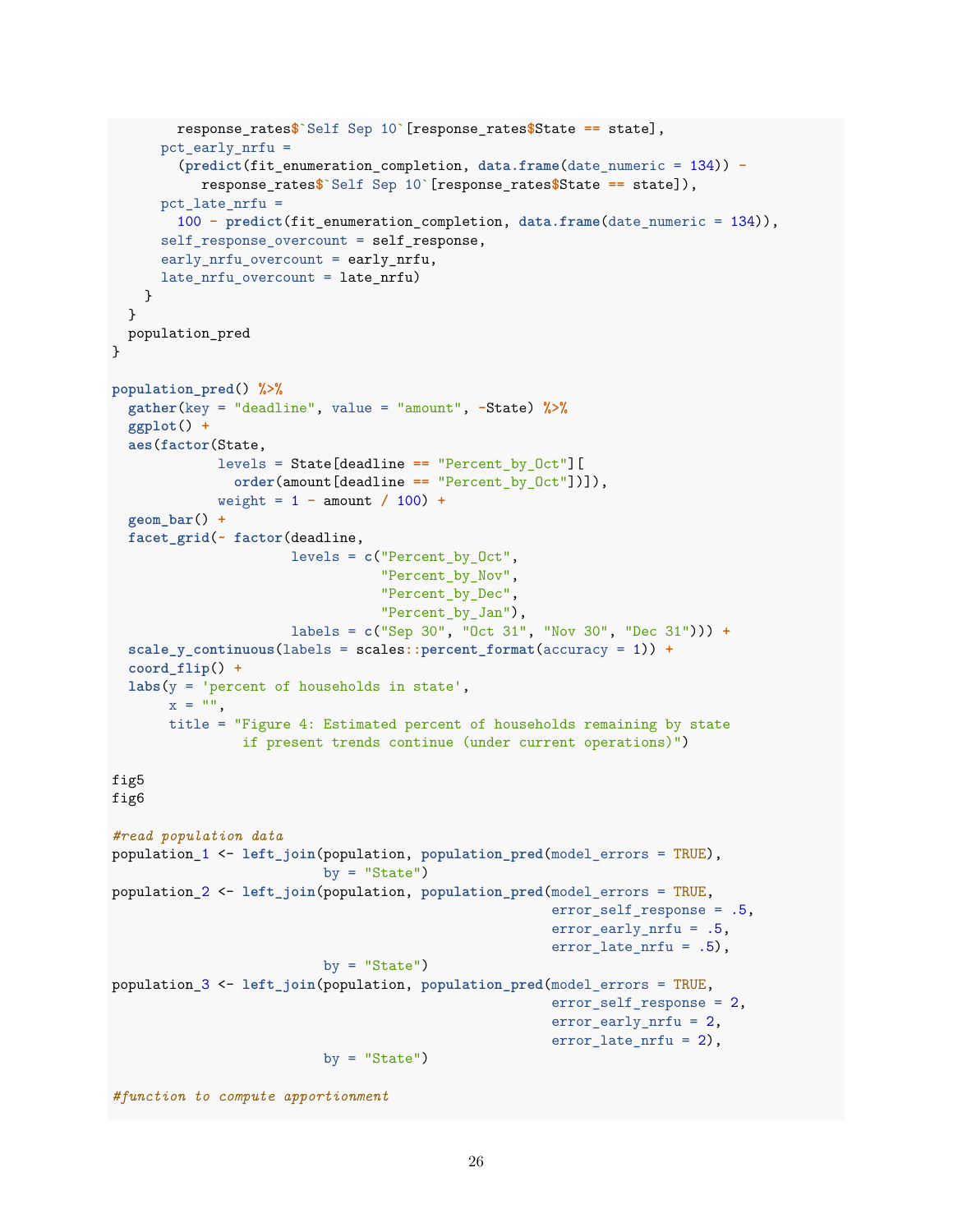```
census_multiplier <- function(n) 1/sqrt(n * (n - 1))
apportionment <- function(pop) {
  #1. calculate priority values for each state and 2 to 60 seats
  state_seat <- expand.grid(State = seq_along(population$State),
                            Seat = 2:60)
  state_seat$`Priority Value` <-
    mapply(function(i, j) census_multiplier(j) * pop[i],
           i = state_seat$State,
           j = state_seat$Seat
    )
  #2. each state gets one "free" seat
  assignment <- tibble(State = population$State,
                       `House Seats` = 1)
  #3. rank state seats by priority value and assign the first 385 seats
  for(rank in 1:385) {
    State <- assignment$State[
      state_seat$State[order(state_seat$`Priority Value`,
                             decreasing = TRUE][rank]]
    assignment$`House Seats`[assignment$State == State] <-
      assignment$`House Seats`[assignment$State == State] + 1
  }
  assignment
}
plot_apportionment <- function(population) {
  tibble(
    State = apportionment(population$`Population 2010`)$`State`,
    `Current Number of Seats` =
      apportionment(population$`Population 2010`)$`House Seats`,
    `Expected Number Full Population` =
      apportionment(population$`Urban Population 2020`)$`House Seats`,
    `Expected Number Currently Enumerated` =
      apportionment(population$`Urban Population 2020` *
                      population$Enumerated / 100)$`House Seats`,
    `Expected Number Self Reported` =
      apportionment(population$`Urban Population 2020` *
                      population$`Self Respond` / 100)$`House Seats`,
    `Expected Number Projection Sep 1` =
      apportionment(population$`Urban Population 2020` *
                      population$`Percent_by_Sep` / 100)$`House Seats`,
    `Expected Number Projection Oct 1` =
      apportionment(population$`Urban Population 2020` *
                      population$`Percent_by_Oct` / 100)$`House Seats`,
    `Expected Number Projection Nov 1` =
      apportionment(population$`Urban Population 2020` *
                      population$`Percent_by_Nov` / 100)$`House Seats`,
    `Expected Number Projection Dec 1` =
      apportionment(population$`Urban Population 2020` *
                      population$`Percent_by_Dec` / 100)$`House Seats`,
    `Expected Number Projection Jan 1` =
      apportionment(population$`Urban Population 2020` *
```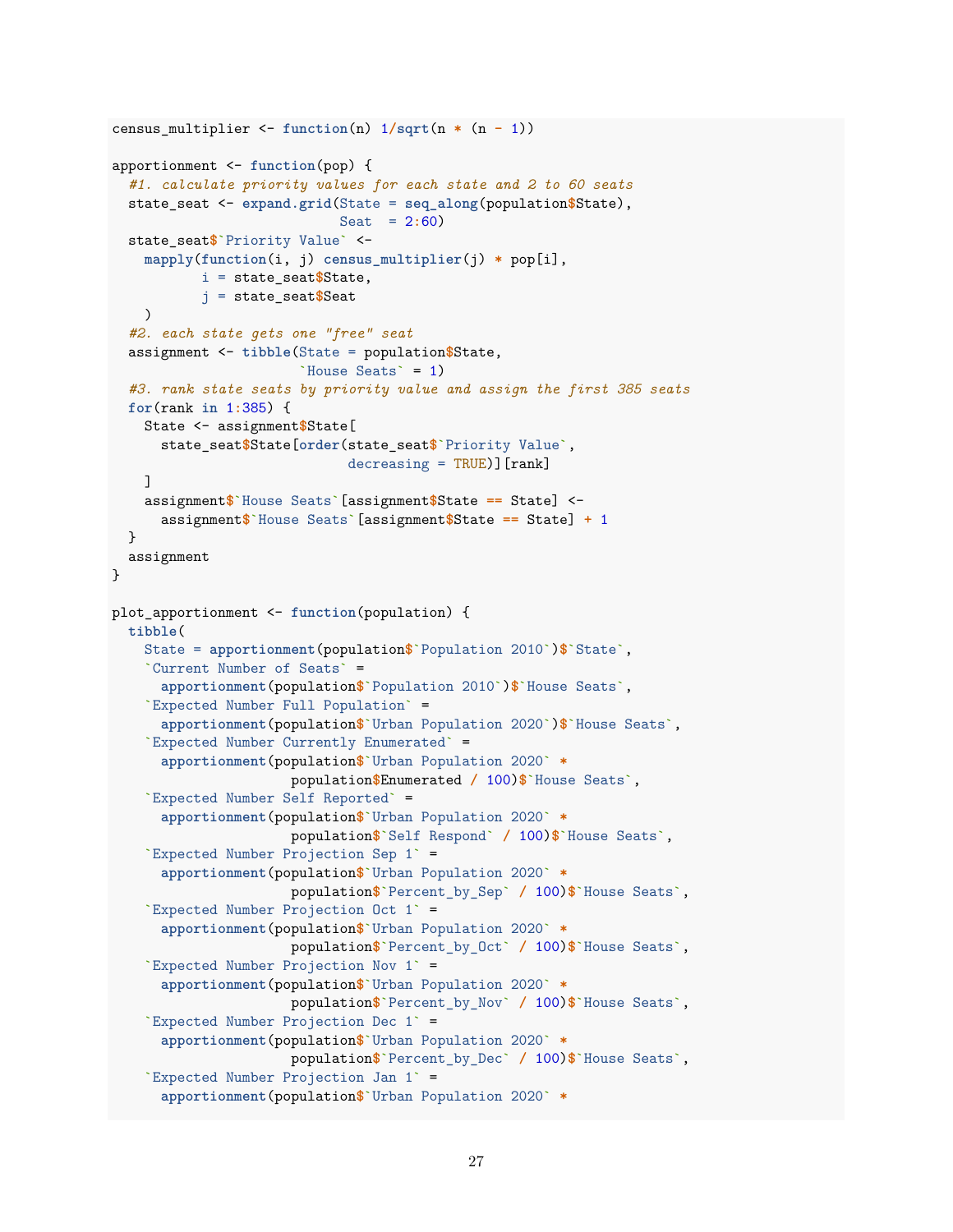```
population$`Percent_by_Jan` / 100)$`House Seats`
  ) %>%
  transmute(State,
            `Sep 1` = `Expected Number Projection Sep 1` -
              `Expected Number Full Population`,
            `Oct 1` = `Expected Number Projection Oct 1` -
              `Expected Number Full Population`,
            `Nov 1` = `Expected Number Projection Nov 1` -
              `Expected Number Full Population`,
            `Dec 1` = `Expected Number Projection Dec 1` -
              `Expected Number Full Population`,
            `Jan 1` = `Expected Number Projection Jan 1` -
              `Expected Number Full Population`) %>%
  filter(`Sep 1` + `Oct 1` + `Nov 1` + `Dec 1` + `Jan 1` != 0) %>%
  gather(key = "population", value = "gain", -State) %>%
  ggplot() +
  aes(factor(State,
             levels =
               State[order(gain[population == "Sep 1"] +
                             .5 * gain[population == "Oct 1"] +
                             .25 * gain[population == "Nov 1"])]),
     weight = gain,fill = gain > 0) +
  geom_bar() +
  coord_flip() +
  facet_grid(~ factor(population,
                      levels = c("Sep 1","Oct 1",
                                 "Nov 1",
                                 "Dec 1",
                                 "Jan 1"))) +
  geom_hline(yintercept = 0, color = "black") +
  theme(panel.grid.major = element_blank(), panel.grid.minor = element_blank(),
  legend.position = "none") +
  scale_fill_manual(values = c("TRUE" = "dark green", "FALSE" = "dark red")) +
  scale_y_:continuous(breaks = c(-2, -1, 0, 1, 2))
}
plot_apportionment(population_1) +
  labs(y = 'estimated difference in seats under deadline',
       x = 0",
       title = "Figure 7.1: Change in apportionment if Census operations continue until
                   select deadlines under scenario 1 (similar quality to 2010)")
plot_apportionment(population_2) +
  labs(y = 'estimated difference in seats under deadline',
       x = 0",
       title = "Figure 7.2: Change in apportionment if Census operations continue until
                   select deadlines under scenario 2 (better quality than 2010)")
plot_apportionment(population_3) +
  labs(y = 'estimated difference in seats under deadline',
       x = """
```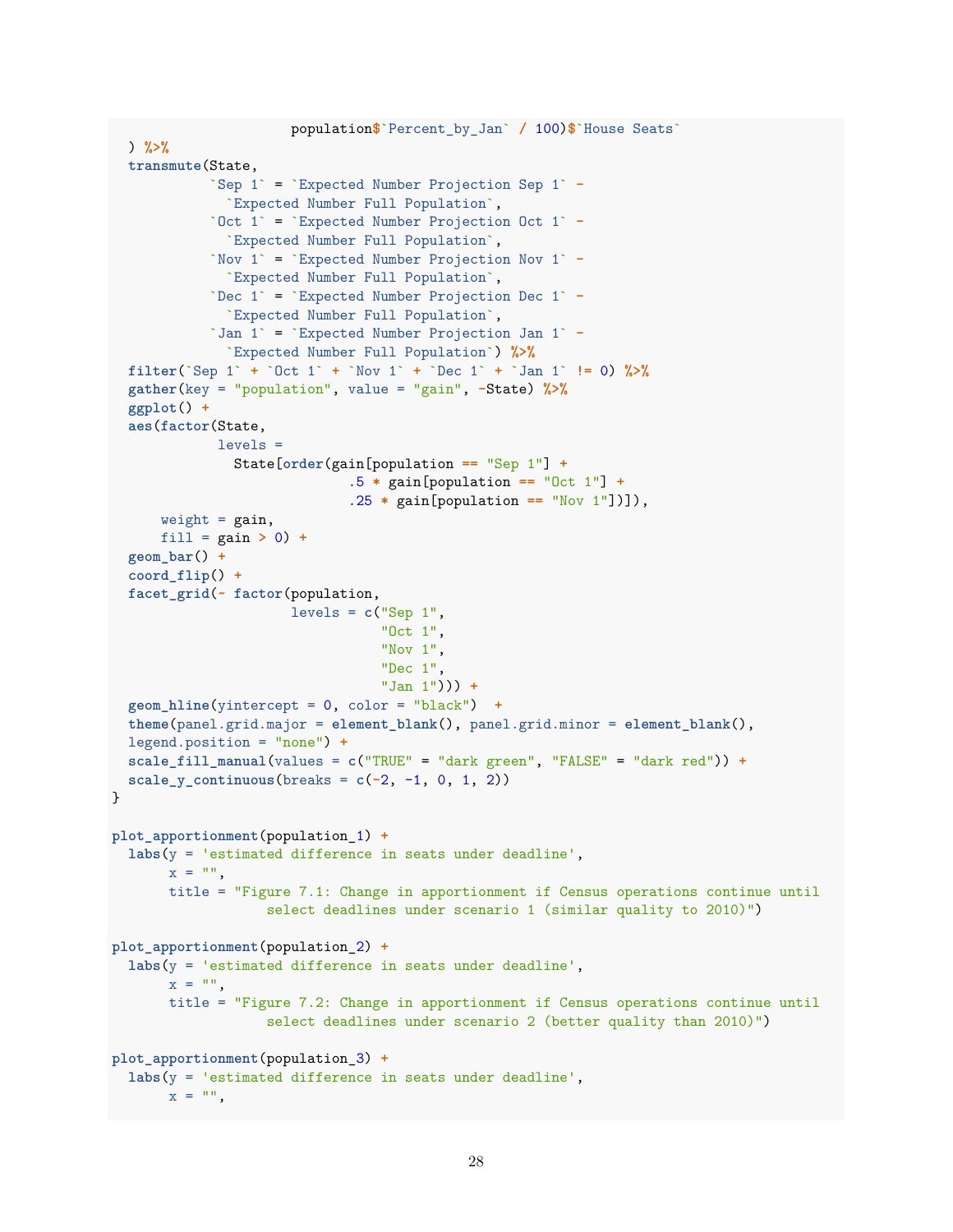```
title = "Figure 7.3: Change in apportionment if Census operations continue until
                   select deadlines under scenario 3 (worse quality than 2010)")
#read BEA Personal Income data
#BEA site: https://apps.bea.gov/iTable/index_regional.cfm
bea_personal_income <- read_csv("bea_income.csv")
reamer_fy15_expenditures <- read_csv("reamer_table_3_1.csv")
fmap <- function(pop) {
 personal_income <-
   bea_personal_income %>%
   filter(Description ==
             "Personal income (millions of dollars, seasonally adjusted)") %>%
   transmute(State, `Personal Income` = 1e6 * `2020:Q1`) %>%
   left_join(pop, by = "State")
  if("U.S." %in% personal_income$State[is.na(personal_income$population)])
   personal_income$population[is.na(personal_income$population)] <-
      sum(personal_income$population, na.rm = TRUE)
  personal_income %>%
   filter(State != "United States") %>%
   mutate(`Income per Capita` = `Personal Income`/`population`,
            `U.S. Income per Capita` = personal_income %>%
                                       filter(State == "U.S.") %>%
                                       mutate(`Income per Capita` =
                                              `Personal Income`/`population`) %>%
                                       pull(`Income per Capita`),
           fmap = 1 - .45 * (`Income per Capita`/`U.S. Income per Capita`)^2,
           fmap = ifelse(fmap < .5, .5, ifelse(fmap > .83, .83, fmap)) ) %>%
   transmute(State, fmap) %>%
   filter(! (State %in% c("U.S.", "District of Columbia") )) %>%
   left_join(reamer_fy15_expenditures %>%
                transmute(State,
                          Medicaid = 100 * `Medicaid Traditional` / FMAP +
                                     100 * `Medicaid Medicare Part D Clawback` /
                            EFMAP)) %>%
   mutate(`Federal Portion` = Medicaid * fmap)
   }
fmap_plot <- function(population)
  tibble(fmap(bea_personal_income %>%
              filter(Description == "Population (midperiod, persons) 1/") %>%
              transmute(State, `population` = `2020:Q1`)) %>%
         transmute(State, `Federal Portion`),
       `Oct 1` = fmap(population %>%
                        transmute(State,
                                  population = Percent_by_Oct *
                                                `Urban Population 2020`)) %>%
         pull(`Federal Portion`) - `Federal Portion`,
       `Nov 1` = fmap(population %>%
                        transmute(State,
                                  population = Percent_by_Nov *
```